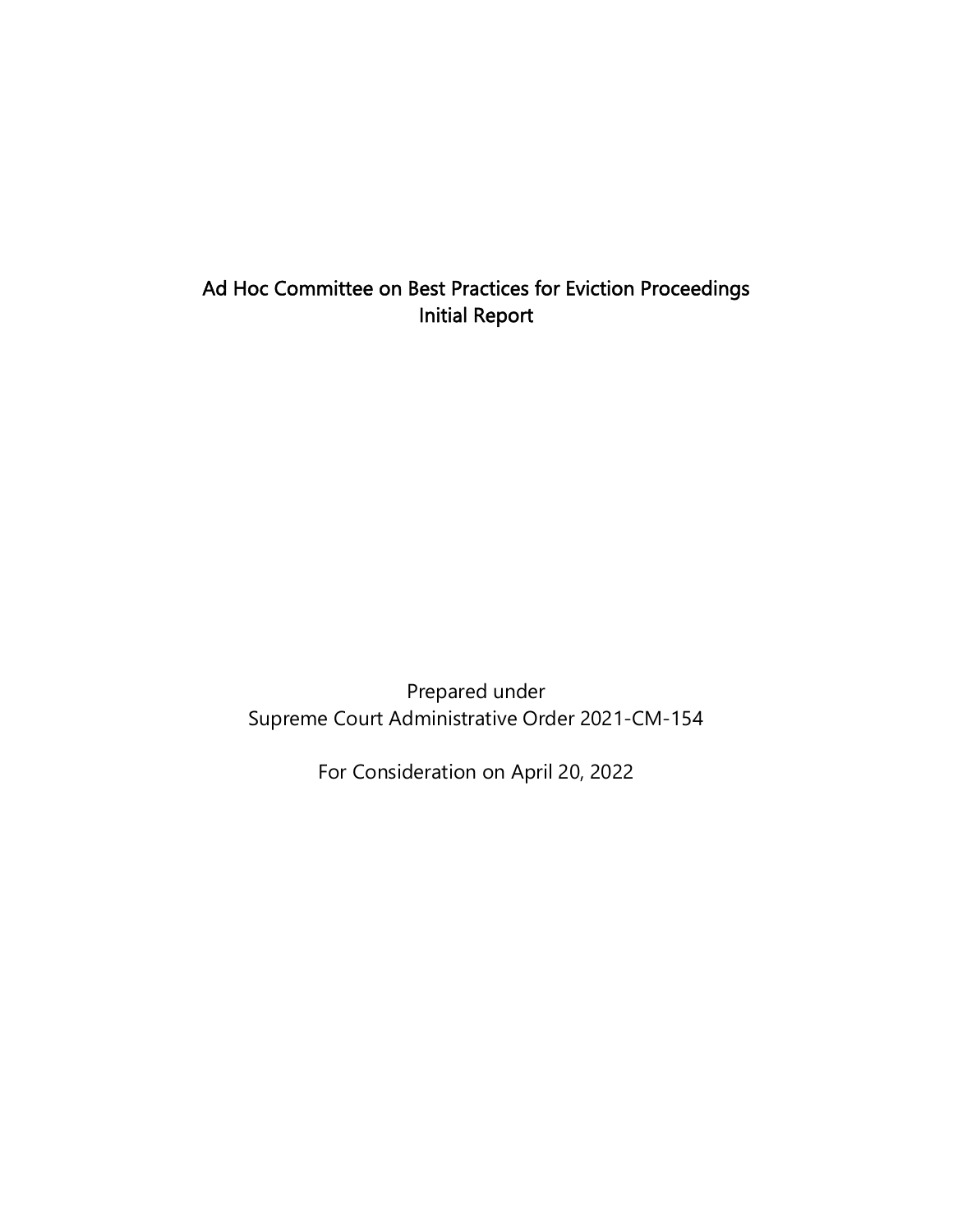### Ad Hoc Committee on Best Practices in Eviction Proceedings

Hon. Sarah Warner, judge, Kansas Court of Appeals, chair Hon. Courtney Mikesic, district court judge, 29th Judicial District Hon. Christopher Velez, district magistrate judge, 25th Judicial District Hon. Daniel Vokins, district magistrate judge, 10th Judicial District Hon. Rodger Woods, district court judge, 18th Judicial District Amber Ballard, trial court clerk IV, 7th Judicial District Tracy Hays, trial court clerk V, 18th Judicial District Jessica Albers, president, Apartment Association of Greater Wichita, Wichita Erin Beckerman, attorney, Topeka Michelle Ewert, associate professor, Washburn School of Law, Topeka L. Donald Huelson, attorney, Olathe Casey Johnson, attorney, Kansas City Kerry Kinkade, attorney, Lenexa Bobbie Lee Riling, attorney, Lawrence Sue Rouse, member, Hays Housing Authority Board, Hays Paul Shipp, attorney, Manhattan

With significant and excellent support from Sarah Hoskinson, Director of Access to Justice, Office of Judicial Administration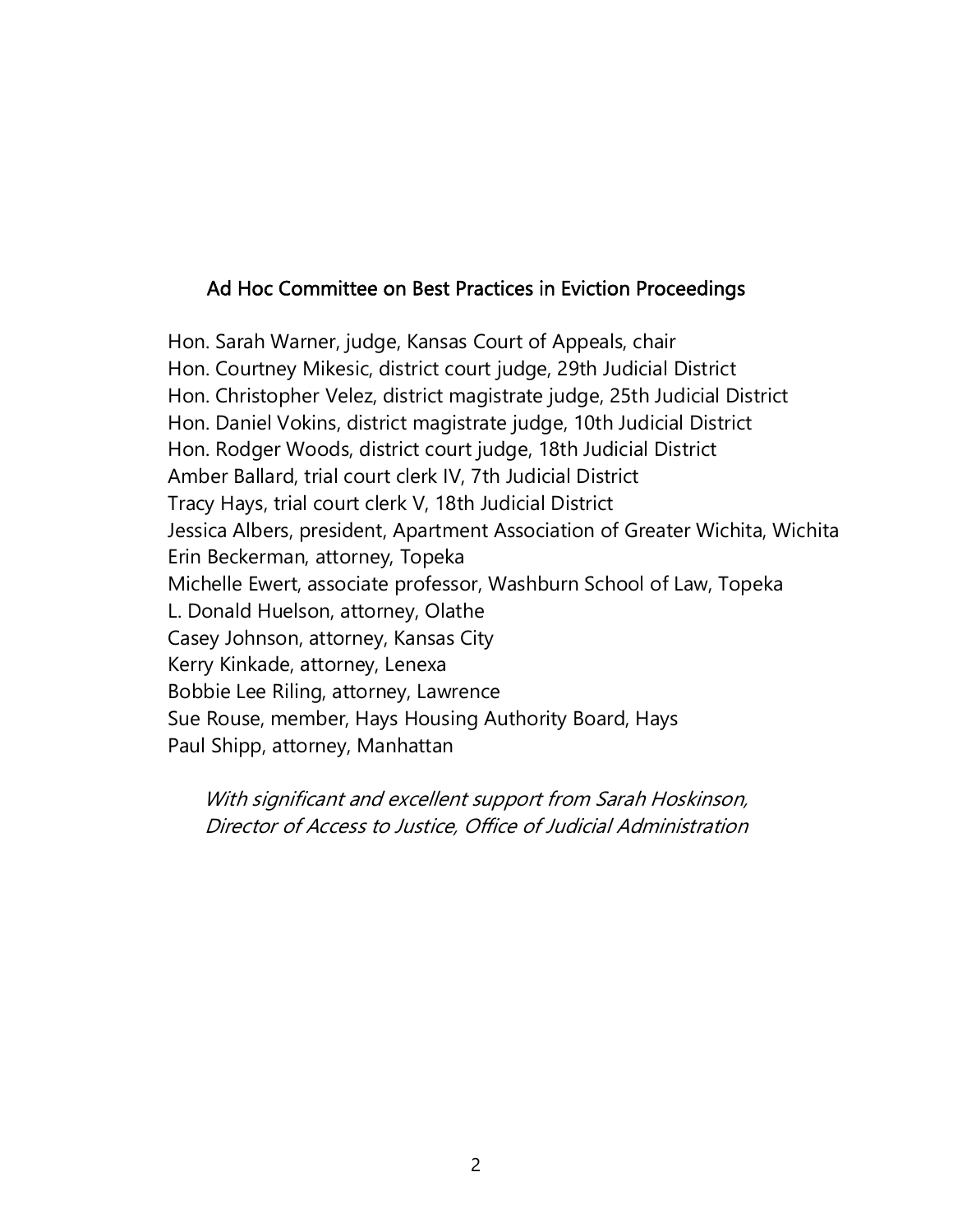#### Executive Summary

Eviction is rarely anyone's first choice, and with good reason. Housing stability benefits the tenant by providing a steady home, and it benefits the property owner by providing constant income and a consistent resident to monitor the owner's investment. But when an eviction petition is filed, everyone involved—property owners, tenants, and the courts—benefits from accurate, understandable, and fair eviction procedures.

This crucial need for housing stability was on full display during the COVID-19 pandemic. Homes became multipurpose spaces, serving as workplaces, schools, and dwellings. Thus, the risk posed by evictions from rental properties became all the more dire. In an effort to help people remain in their rented housing, the federal government provided billions of dollars in aid, to be administered by states. In Kansas alone, over \$300 million in emergency rental assistance funds are available for this purpose. And both the Kansas and federal governments prohibited evictions for unpaid rent.

When the last eviction moratorium expired in October 2021, the Kansas Supreme Court—motivated in part by news of national spikes in eviction filings established the Supreme Court Ad Hoc Committee on Best Practices in Eviction Proceedings. Over the course of four months, the committee examined all aspects of Kansas eviction procedures and courtroom practices.

This report summarizes the committee's initial observations and recommendations. The report is divided into three parts.

Part 1 describes the Kansas eviction process and the number of evictions filed in Kansas, as well as the effect of the pandemic on eviction filings.

Part 2 discusses the challenges and barriers that cause parties to file evictions instead of taking advantage of Kansas emergency rental assistance funds or seeking other out-of-court solutions. It also identifies three opportunities to address these challenges.

Part 3 summarizes the committee's recommendations and proposed timeline for addressing these challenges over the next 18 months.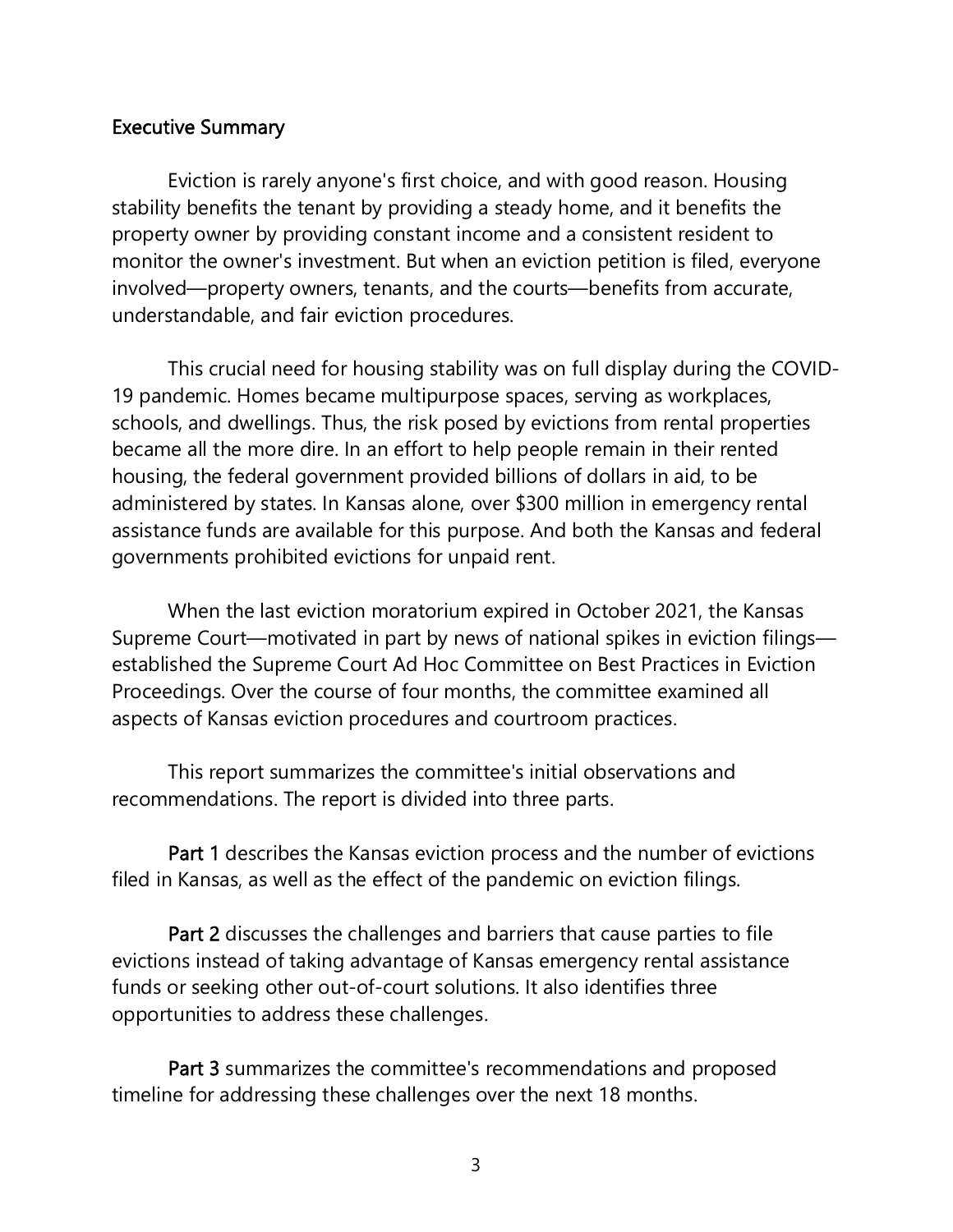# Committee's Charge and Methods

On October 18, 2021, Chief Justice Marla Luckert signed Supreme Court Administrative Order 2021-CM-154, which established the Ad Hoc Committee on Best Practices in Eviction Proceedings. The committee was broadly charged with studying all aspects of eviction proceedings, with the goal of "reducing court filings, expeditiously resolving pending cases, and enhancing housing stability." Order 2021-CM-154, at 1. To achieve this goal, appointed committee members represented all the populations related to the eviction process:

- District judges and district magistrate judges who routinely handle eviction proceedings, as well as court clerks who shepherd those dockets.
- Attorneys from Kansas Legal Services and the Washburn Law Clinic, who routinely represent tenants involved in eviction proceedings.
- Property managers and attorneys who routinely represent property owners in eviction cases.
- Community and nonprofit groups that provide housing assistance.
- The Kansas Housing Resources Corporation, which reviews applications for and distributes the emergency rental assistance funds made available in response to the COVID-19 pandemic.

The committee met most Tuesdays from late October through February. At its first meeting, the committee discussed its charge as well as pressing evictions issues, particularly with the recent end of the Center for Disease Control and Prevention's moratorium on evictions. At the end of the first meeting, committee members established four workgroups for the initial stages of its discussion, aiming to provide recommendations in the following areas:

- Immediate needs brought to light by the pandemic.
- Data identification and collection relating to eviction filings throughout the state.
- Education and outreach efforts.
- Long-term, structural improvements (through adopting Supreme Court rules, amending statutes, or effecting other systemic change).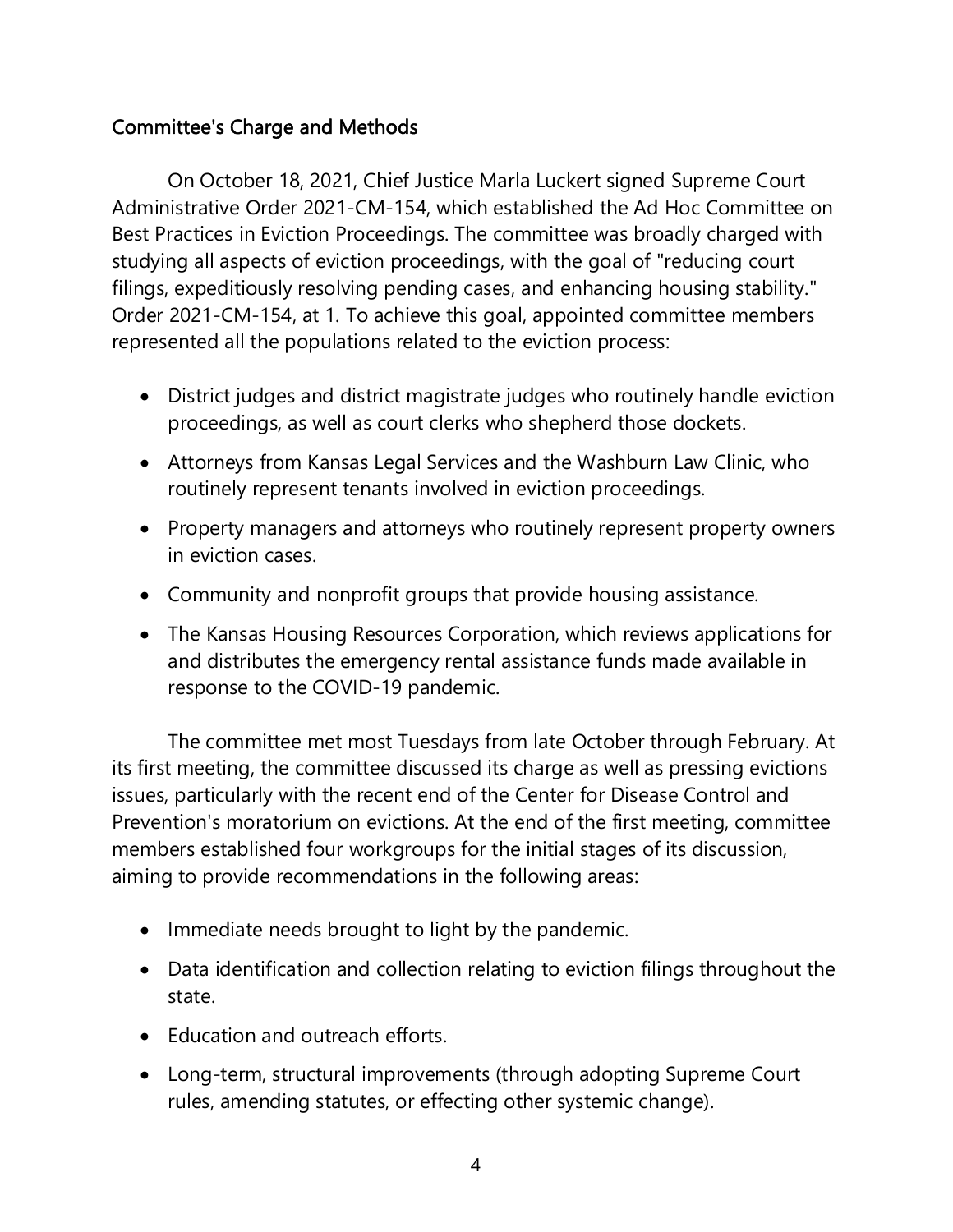The committee's weekly meetings were structured to allow a general discussion of any matters members had encountered relating to evictions, followed by a series of breakout sessions to allow the workgroups to develop their recommendations and time for the workgroups to discuss their progress with the whole committee.

In February, each workgroup submitted a written report to the committee's chairperson, detailing specific recommendations the members believed the Kansas Supreme Court should consider. These recommendations were collected and shared with all committee members for their consideration and comment. In late February, the committee met to discuss which recommendations they would present to the court in this initial report. The committee also prioritized these recommendations by placing them on a timeline.

On the whole, the members of the committee were able to agree on most recommendations in most areas. In fact, several committee members have commented throughout the process how refreshing it was that, despite different backgrounds and constituencies, the committee developed trust in one another and achieved common ground.

After all, everyone—property owners, tenants, the courts, and the community at large—benefits from access to accurate educational resources, alternatives to eviction when appropriate, and fair and consistent court procedures.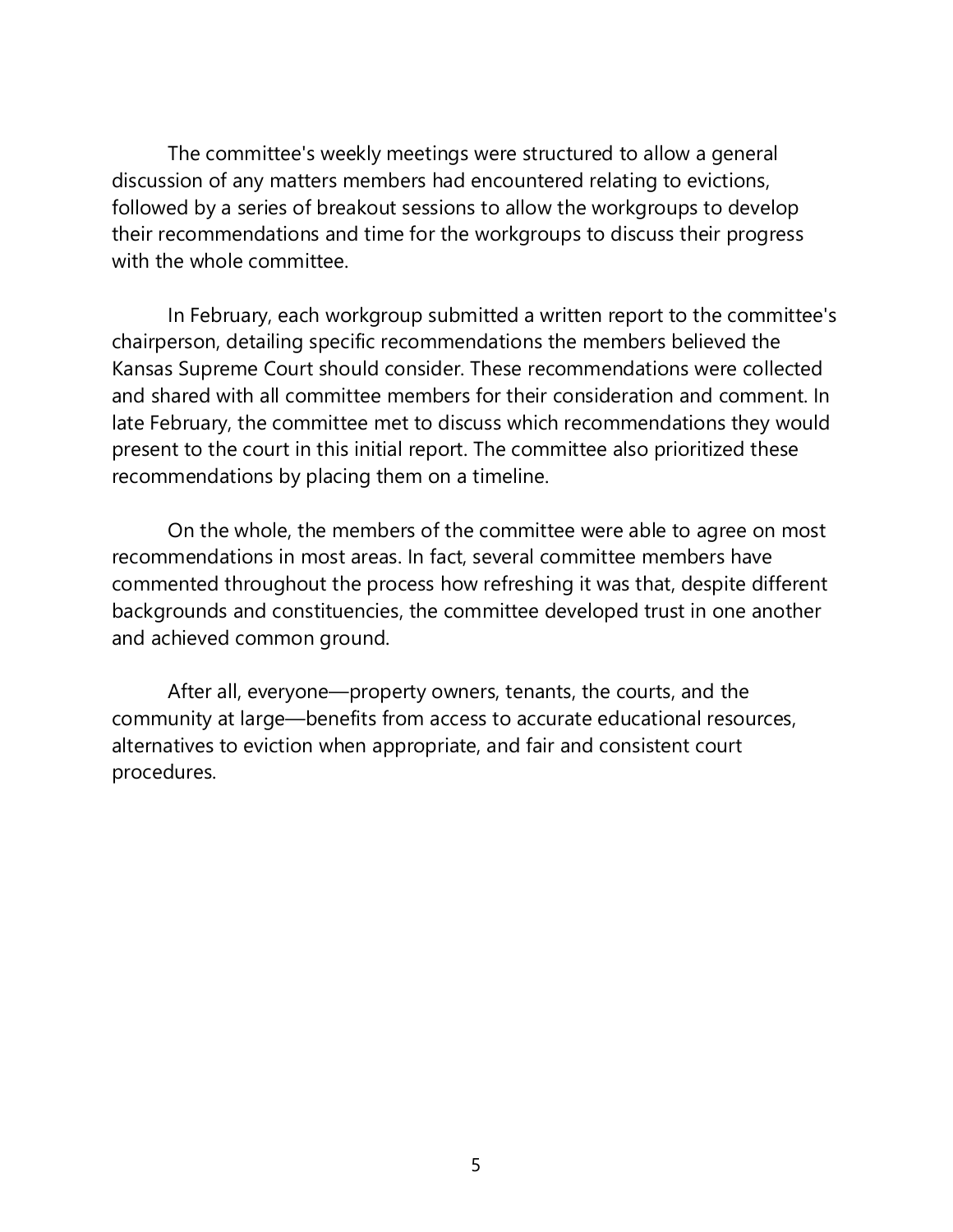# Part 1: The Kansas Eviction Process—in Law and in Practice

Before examining the current state of evictions in Kansas, it is helpful to consider a summary of Kansas eviction laws. Residential evictions in Kansas are primarily governed by three articles in the Kansas statutes:

l

- The Residential Landlord and Tenant Act (RLTA), found in Article 25 of Chapter 58, sets forth the substantive rights and responsibilities of property owners and tenants, including the circumstances when a property owner may evict a tenant from the housing unit.
- The procedures governing the physical eviction process—the action to remove the tenant from the housing unit and restore possession to the property owner—are included in Article 38 of Chapter 61.
- Any related claims for damages (such as actions for unpaid rent) are generally governed by the Code of Civil Procedure for Limited Actions, K.S.A. 61-2801 *et seq.*, unless the relief sought requires a Chapter 60 action.

As a starting point, the RLTA enumerates several legal duties of the property owner and the tenant. See K.S.A. 58-2553 (responsibilities of the property owner); K.S.A. 58-2555 (responsibilities of the tenant). For example, the property owner must provide a housing unit that complies with all material health and safety codes, must reasonably maintain any common areas, and must make sure that the housing unit is generally safe with adequate electricity, plumbing, sanitation, heat, ventilation, and water. See K.S.A. 58-2553(a). Similarly, the tenant must keep the premises that he or she occupies clean and safe, use the utilities reasonably, and carry on in such a way that neighbors and other tenants can peacefully conduct their lives. See K.S.A. 58-2555.

To enforce those duties, amend or cancel the rental agreement, or pursue relief in court, the RTLA requires the aggrieved person to provide written notice of the deficiency to the offending party, as well as some opportunity for the responsible person to cure the problem. The timeframe for that notice and curative period varies based on the type of dispute: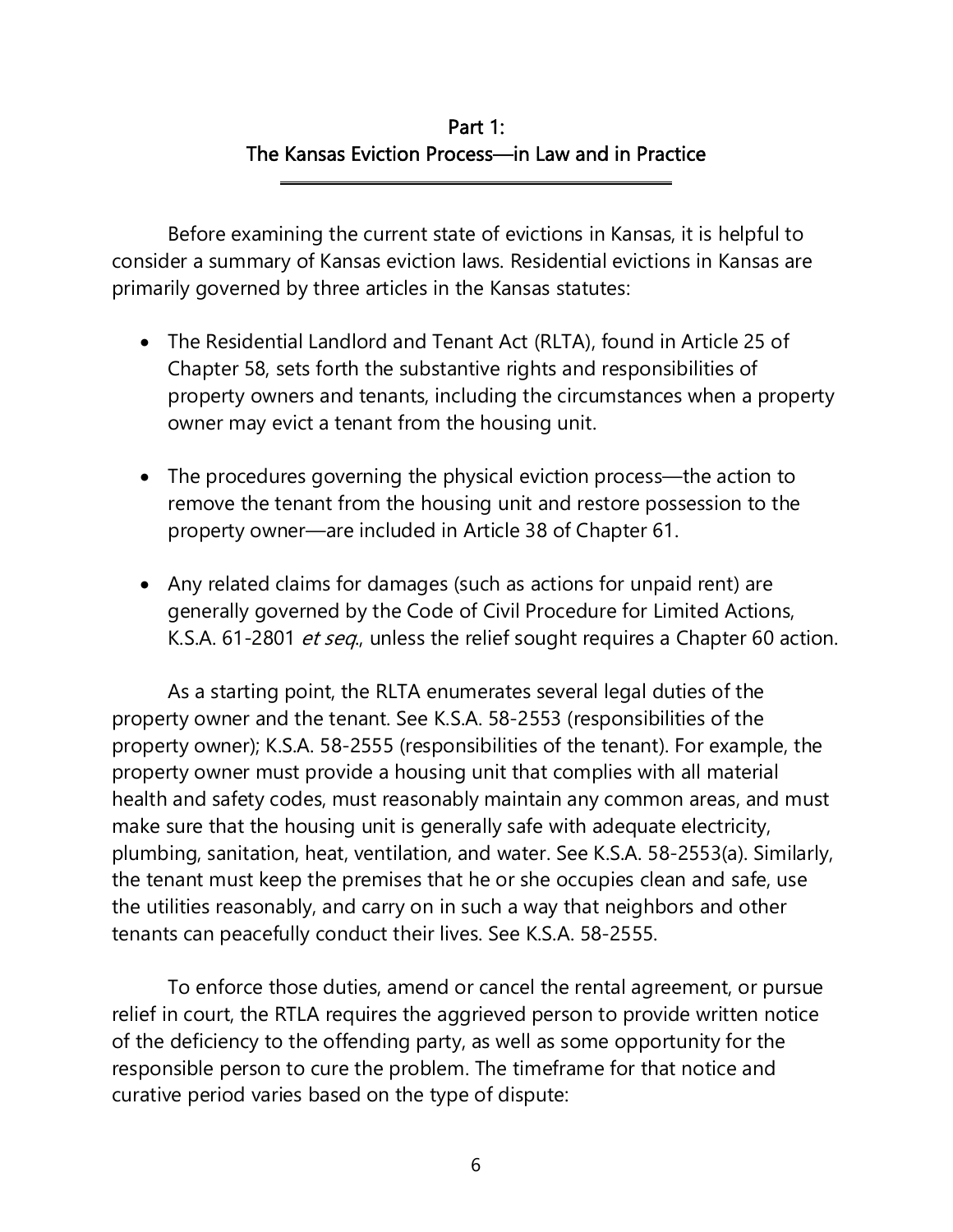### Tenant's 14-30 Day Notice to the Property Owner.

If the property owner has failed to materially comply with the rental agreement or K.S.A. 58-2553, the tenant can serve a "14-30 Notice" on the property owner. This notice identifies any breach and informs the property owner that the rental agreement will terminate in 30 days. If the breach is remedied within 14 days of the notice, the rental agreement continues. K.S.A. 58-2559(a)(1). The tenant can also recover damages, including return of the security deposit, or obtain injunctive relief to address the noncompliance. K.S.A. 58-2559(b), (c).

### Tenant's 5-Day Notice to the Property Owner.

If the property owner fails to deliver possession of the housing unit to the tenant on the date promised, the rental obligation abates until possession transfers. If the tenant provides a written notice to the property owner of noncompliance, the tenant may terminate the rental agreement after 5 days and the property owner must return the security deposit. The tenant may also demand specific performance of the property owner and recover actual damages, with damages escalated for willful noncompliance or bad faith. See K.S.A. 58-2560.

### • Property Owner's 14-30 Day Notice to the Tenant.

If the tenant has failed to materially comply with the rental agreement or K.S.A. 58-2555, the property owner can serve a "14-30 Notice" on the tenant. This notice identifies any breach and informs the tenant that the rental agreement will terminate in 30 days if the deficiency is not cured. If the breach is remedied within 14 days of the notice, the rental agreement continues without further action. K.S.A. 58-2564(a).

### • Property Owner's 3-Day Notice to Tenant for Nonpayment of Rent. If the tenant fails to pay rent when the rent is due, the property owner can provide a written notice of his or her intention to terminate the rental agreement in 3 days if the rent is not paid during that time. K.S.A. 58- 2564(b).

As this report discusses in more detail later in this section, most residential evictions that are filed in Kansas are precipitated by this last circumstance—the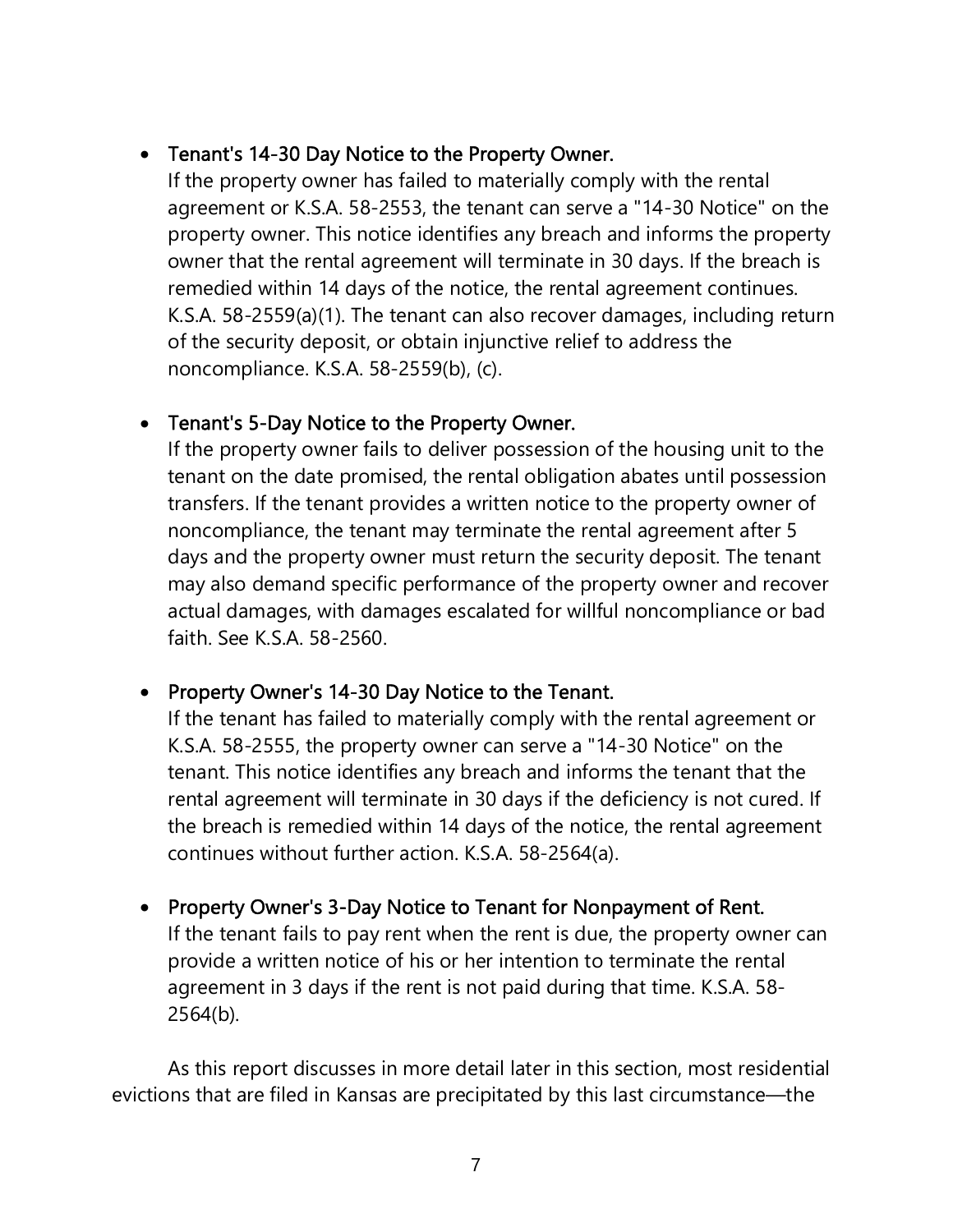tenant's failure to pay the rent. K.S.A. 58-2568 permits property owners to file a petition for possession of the property, for rent, or for both, as well as a claim for damage to the property. As with any other case, the defendant tenant may file any counterclaims against the plaintiff property owner; the failure to timely raise any counterclaims constitutes a waiver of those claims. See K.S.A. 58-2561.

 Petitions in eviction cases often include at least two categories of claims: claims for possession of the property (and removal of the tenant, previously called forcible detainer actions) and claims for unpaid rent and damages (generally breach-of-contract claims and other related requests). Different procedures govern each of these two categories.

#### Claims for Possession—the Eviction Itself

 The procedures covering the eviction of the tenant from the property—and restoration of possession to the property owner—are found in K.S.A. 61-3801 et seq. Before a property owner may evict a tenant, the owner must provide notice of the intention to evict, served at least 3 days before any eviction petition is filed. (The 3 days are 3 natural days, including weekends and holidays.) As a practical matter, these notices are often combined with the Property Owner's 3- Day Notice described in the previous section. See K.S.A. 61-3803. But they are distinct requirements, and each must be satisfied.

Once this notice has been given and the three days have passed, the property owner may file the eviction petition. The petition must "describe the premises for which possession is sought and why the plaintiff is seeking possession." K.S.A. 61-3804. The statute does not require any other specific information (such as the rental agreement or the 3-Day Notice) to be included or attached. But the statute does clarify that the property owner may include in the petition a request for any rent due, or the owner "may bring a subsequent lawsuit for that amount." K.S.A. 61-3804.

Note: Though Kansas law generally requires plaintiffs to bring all their claims arising out of one transaction in one suit, K.S.A. 61-3802 specifically contemplates multiple cases being filed. That statute indicates that "[a] judgment in a lawsuit brought under K.S.A. 61- 3801 through 61-3808 . . . shall not be a bar to any subsequent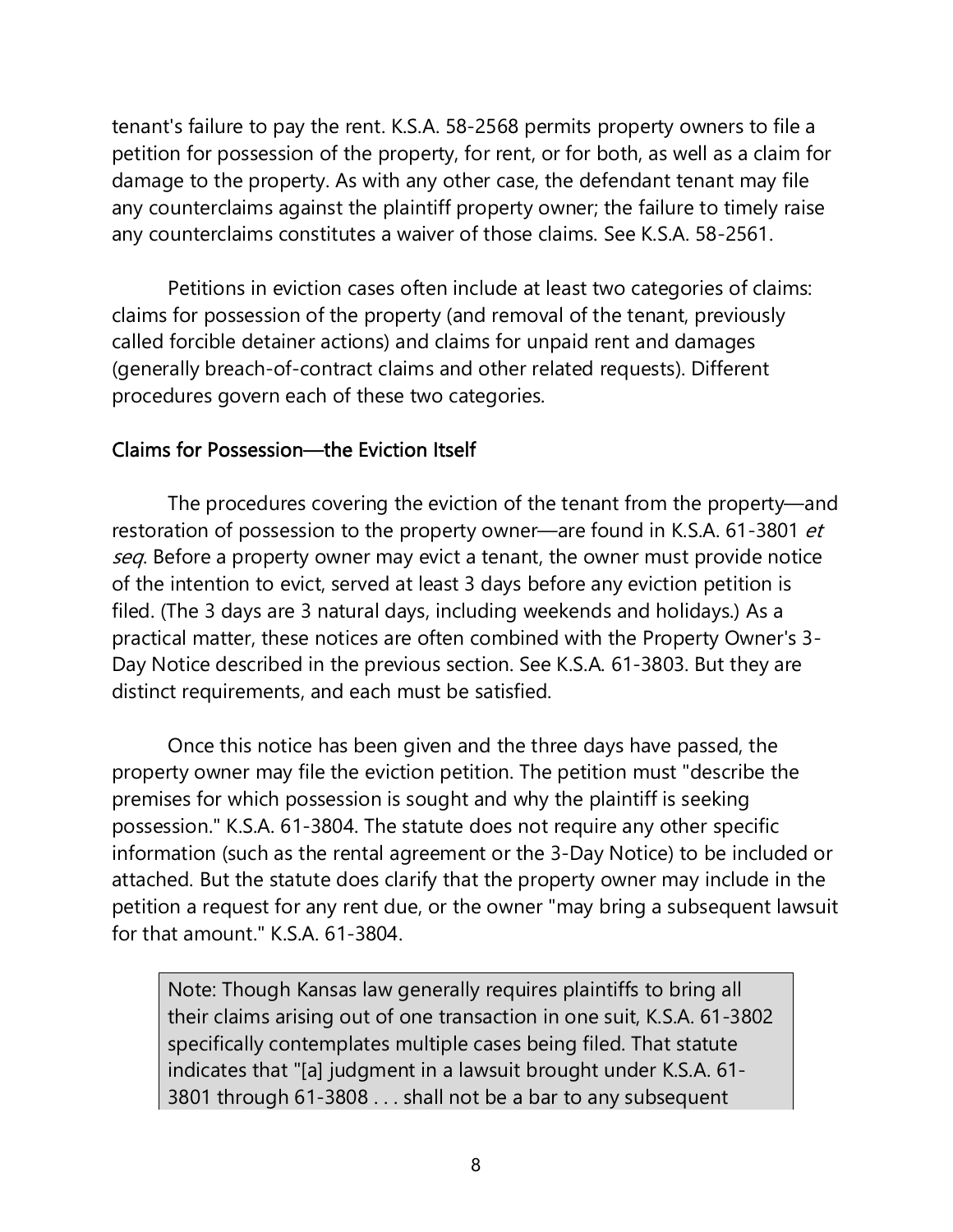lawsuit brought by either party for claims not included in such judgment." K.S.A. 61-3802. The committee discussed this section at some length. Some members did not feel it was fair to allow property owners to file claims for damages months or years after a tenant was removed from the property. Other members countered that the extent of a property owner's damages may not be known for some time and noted that Kansas statutes allow claims for breach of written leases to be brought within 5 years.

 Once a property owner has filed an eviction petition, Kansas statutes contemplate an accelerated process to determine whether the tenant should be removed from the property.

- Once a petition is filed, a summons issues to the tenant, including the date at which the tenant must appear or file an answer. K.S.A. 61-3805 allows the district court some discretion in setting this date, but the statute states this deadline must be between 3 and 14 days after the issuance of the summons.
- Kansas law also allows a district court flexibility to determine how best to handle the answer date. K.S.A. 61-3806 requires a tenant to "appear in person or by counsel at the time and date set forth in the summons" or to by file a written answer by that same date.

Note: The way this is carried out in practice differs from district to district, largely based on historical practice or the preference of the judge hearing the eviction docket. Some judicial districts, like Johnson County, require attorneys representing property owners to be present at the "answer docket" so they can meet with any tenants who appear. Other districts, like Douglas County, do not require an attorney to appear but rather note whether the tenants appear at the docket or otherwise file an answer.

• If the tenant appears and disputes the allegations in the petition relating to possess, K.S.A. 61-3807(a) requires that a "trial shall be conducted within 14 days after the appearance date stated in the summons." K.S.A. 61-3807(b) states the tenant may not be granted a continuance unless the tenant files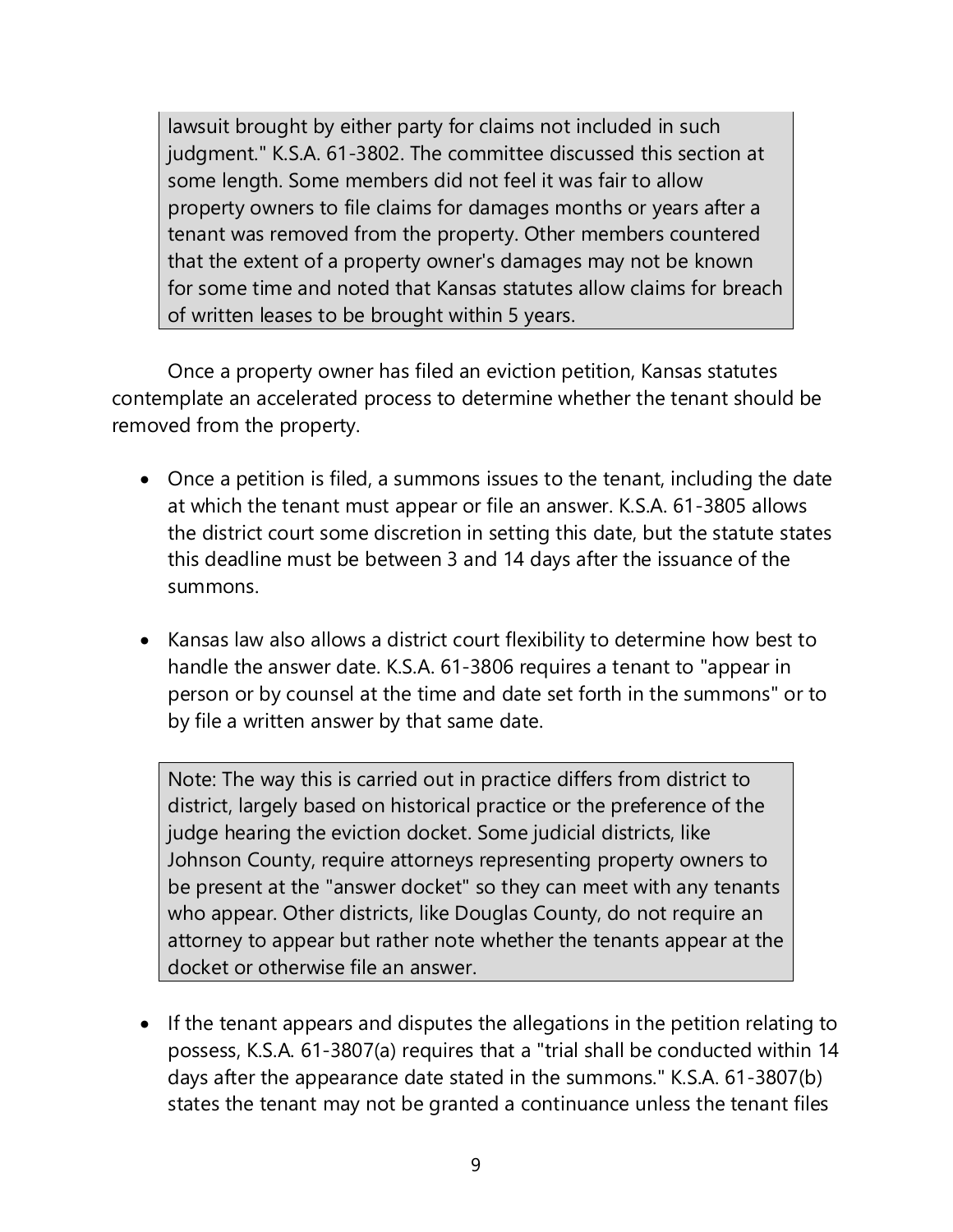a bond that is both "approved by the court" and "conditioned for the payment of all damages and rent that may accrue is judgment is entered" against the tenant.

• If judgment is entered against the tenant for the possession of the property, the court issues a writ of restitution to remove the tenant. The writ "shall be executed within 14 days after the person named in the writ receives it." K.S.A. 61-3808(b).

As this timeline demonstrates, the entire eviction process from filing to transfer of possession—excluding any agreed-upon continuances—is designed to take no more than 6 weeks. Under current practice, the members of our committee agreed that property owners can waive this accelerated schedule by agreeing to a continuance of the eviction trial or otherwise agreeing to a stay of the proceedings while the parties pursue settlement options. Under K.S.A. 61- 3807, the statutory deadlines cannot be stayed or otherwise continued solely on the tenant's request.

#### Eviction Filings in Kansas—Before and After the CDC Eviction Moratorium

As this report previously indicated, a combination of state and federal orders suspended residential evictions based on the nonpayment of rent In response to the COVID-19 pandemic. The Kansas Supreme Court issued its Administrative Orders suspending non-essential hearings in light of the COVID-19 pandemic in March 2020. Shortly thereafter, Governor Laura Kelly and the CDC ordered moratoria on residential evictions due to the nonpayment of rent.

The CDC's moratorium only applied to residential evictions for nonpayment of rent, not to residential evictions for other reasons, such as an expired lease term or violations of other lease terms. Congress codified the CDC's moratorium through legislation through January 31, 2021, but the governor's order and the CDC's moratorium lasted significantly longer—through May 28, 2021, and October 3, 2021.

From the outset, the committee understood that before it could make meaningful recommendations regarding best practices for evictions in the wake of the pandemic, it needed a baseline for comparison. The committee thus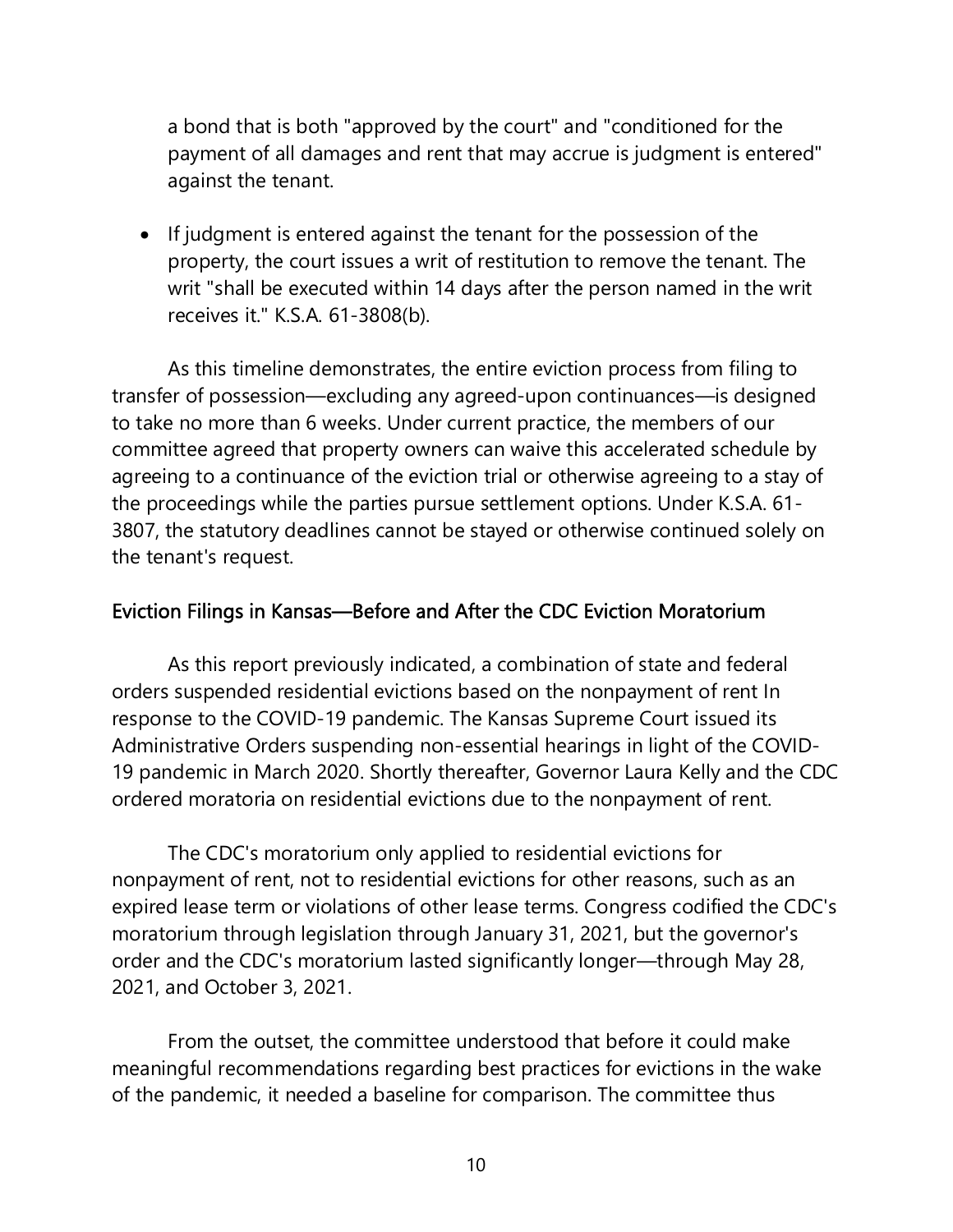reviewed and compared data from pre-pandemic eviction filings (Fiscal Years 2017, 2018, and 2019) with filings during the pandemic (Fiscal Year 2021) and new cases after October 3, 2021.

Note: The committee also gathered information relating to filings in Fiscal Year 2020. This information, however, was less helpful, as it included three quarters before and one quarter during the pandemic. Given the mixed nature of those 12 months, this report largely disregards the data collected for FY2020.

As this court is aware, Kansas judicial districts currently use three different case management systems—Full Court, Odyssey, and Justice Information Management System (JIMS). The Judicial Branch is in the process of converting all courts to the Odyssey system. The committee requested information from all three programs, but for obvious reasons all collected data came from Full Court and JIMS. The committee was able to obtain the statistics for the number of total limited action cases filed compared to the number of eviction cases filed, and to review the disposition of those eviction cases. In general, the case management systems were consistent in their treatment of default judgments and dismissals, but not for other dispositions. In other words, the systems did not uniformly capture information regarding whether a case was settled or tried.

Turning to the data collected, an average of 108,915 limited-action cases were filed each year for Fiscal Years 2017, 2018, and 2019. During the pandemic Fiscal Year 2021, there were 79,530 new limited actions, a 27% decline in filings.

Similarly, before the pandemic, there was an average of 14,560 eviction cases per year filed annually. During Fiscal Year 2021, there were 9,110 new eviction cases filed, or 5,450 fewer cases—a 37% decline.

| FY2017 | 99,248  |
|--------|---------|
| FY2018 | 114,457 |
| FY2019 | 113,041 |
| FY2020 | 90,863  |
| FY2021 | 79,530  |

#### Statewide limited actions filed, FY2017 – FY2021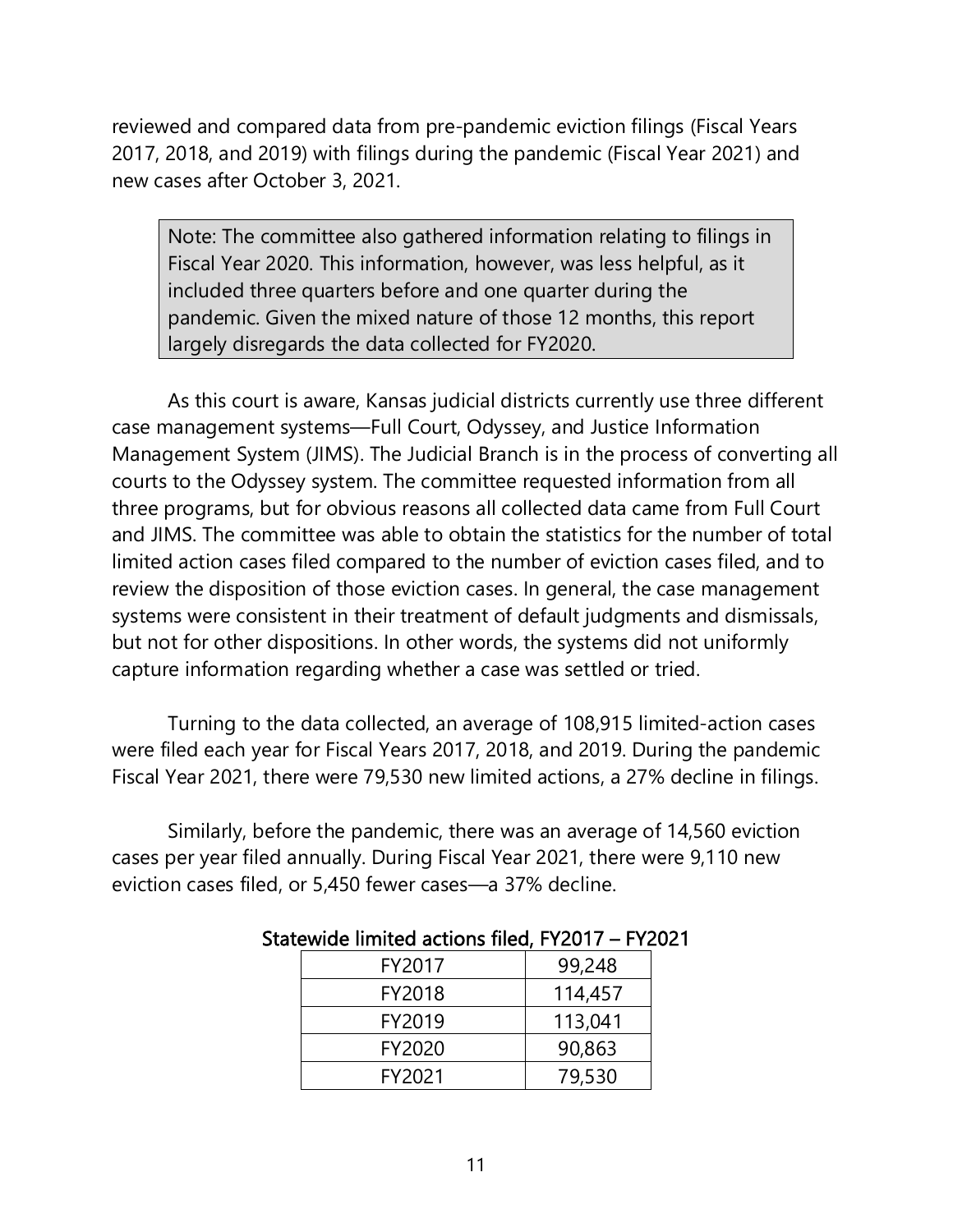| FY2017 | 14,455 |
|--------|--------|
| FY2018 | 14,555 |
| FY2019 | 14,671 |
| FY2020 | 12,347 |
| FY2021 | 9.110  |

Statewide eviction cases filed, FY2017 – FY2021

This is not surprising, given the combination of the eviction moratorium and the reduced filings overall during that period. Though none of the case management systems presently captures information relating to the reason for filing an eviction petition, the committee agreed that most residential evictions approximately 90%—are filed when the tenant fails to pay his or her rent.

Since CDC's moratorium expired on October 3, 2021, eviction filings have returned to pre-pandemic levels in most parts of the state. Before the pandemic, there were on average 280 new eviction cases filed each week. During Fiscal Year 2021, this weekly average dropped to about 175 new cases. And though there was an initial spike in filings immediately after the moratorium expired, the weekly filings leveled out over the next six weeks—averaging 277 cases per week.

| October 4, 2021  | 219 |
|------------------|-----|
| October 11, 2021 | 401 |
| October 18, 2021 | 353 |
| October 25, 2021 | 227 |
| November 1, 2021 | 224 |
| November 8, 2021 | 240 |

Statewide eviction petitions filed by week

 The committee also examined eviction dispositions within the same period. In the committee's experience, roughly half of eviction petitions result in a default judgment, as the tenants do not appear at the answer docket and do not file a written answer. The collected data is consistent with this anecdotal experience. Before the pandemic, there were about 14,560 eviction cases filed each year in Kansas and 7,303 default judgments. Another 25% of eviction petitions (an average of 3,568 cases per year) were dismissed due to some procedural default by the property owner—usually failure to provide the correct notice to the tenant. Thus, about 75% of eviction petitions are not decided on the merits.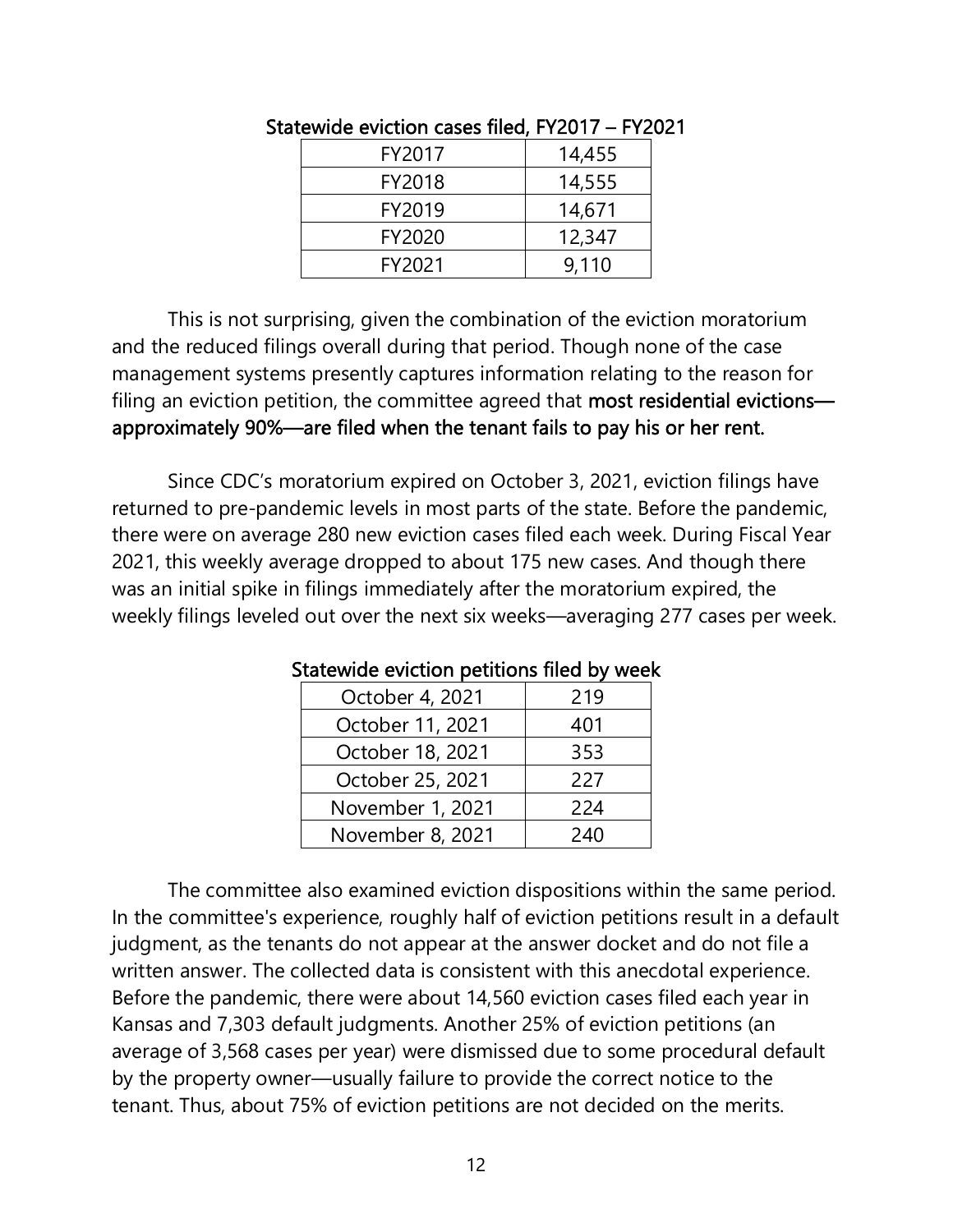|                   | FY2017 | FY2018 | FY2019 | FY2020 | FY2021 |
|-------------------|--------|--------|--------|--------|--------|
| Default Judgment  | 7,242  | 7,395  | 7,273  | 5,600  | 3,872  |
| <b>Dismissed</b>  | 3,567  | 3,707  | 3,430  | 2,881  | 2,300  |
| Contested/Settled | 2,651  | 2,512  | 2,477  | 1,907  | 1,179  |
| Trial             | 150    | 150    | 97     | 144    | 191    |
| Other             | 843    | 782    | 1,316  | 1,120  | 498    |

Statewide eviction dispositions, FY2017 – FY2021

Most of the remaining 25% of the cases are resolved through settlement; very few cases are tried. It is not clear how trials are reported in the different case management systems. But in the committee's experience, less than 10% of eviction cases are set on a trial docket (meaning, are scheduled for trial). Most of those cases result in either a default judgment (if the tenant does appear) or dismissal (if the property owner is absent). In many other cases, the parties reach a settlement. The committee members estimate that only about 1% of new eviction cases go to trial.

By contrast, during Fiscal Year 2021, there were 9,110 eviction petitions filed and 3,872 default judgments—or 43%—entered, a 7% decrease from prepandemic levels. The same percentage of cases (25%) resulted in dismissal. And about 2% of the cases were tried. Though it is impossible to know for certain, the committee believes that the decrease in default judgments and increase in trials during the pandemic was due to the eviction moratorium and the availability of the rental assistance funds (the KERA Program discussed in more detail in Part 2). During the pandemic, many eviction cases were being continued to allow property owners and tenants to work together to obtain the rental assistance funds. If the parties' efforts were successful, those cases would be dismissed.

The committee also compared the eviction filings between urban and rural judicial districts to see whether these trends were consistent across the state. The committee thus compared filings in the 7th Judicial District (Douglas County), the 10th Judicial District (Johnson County), the 18th Judicial District (Sedgwick County), and the 25th Judicial District (Finney, Greeley, Hamilton, Kearny, Scott, and Wichita Counties). A few interesting trends in this data are worthy of note.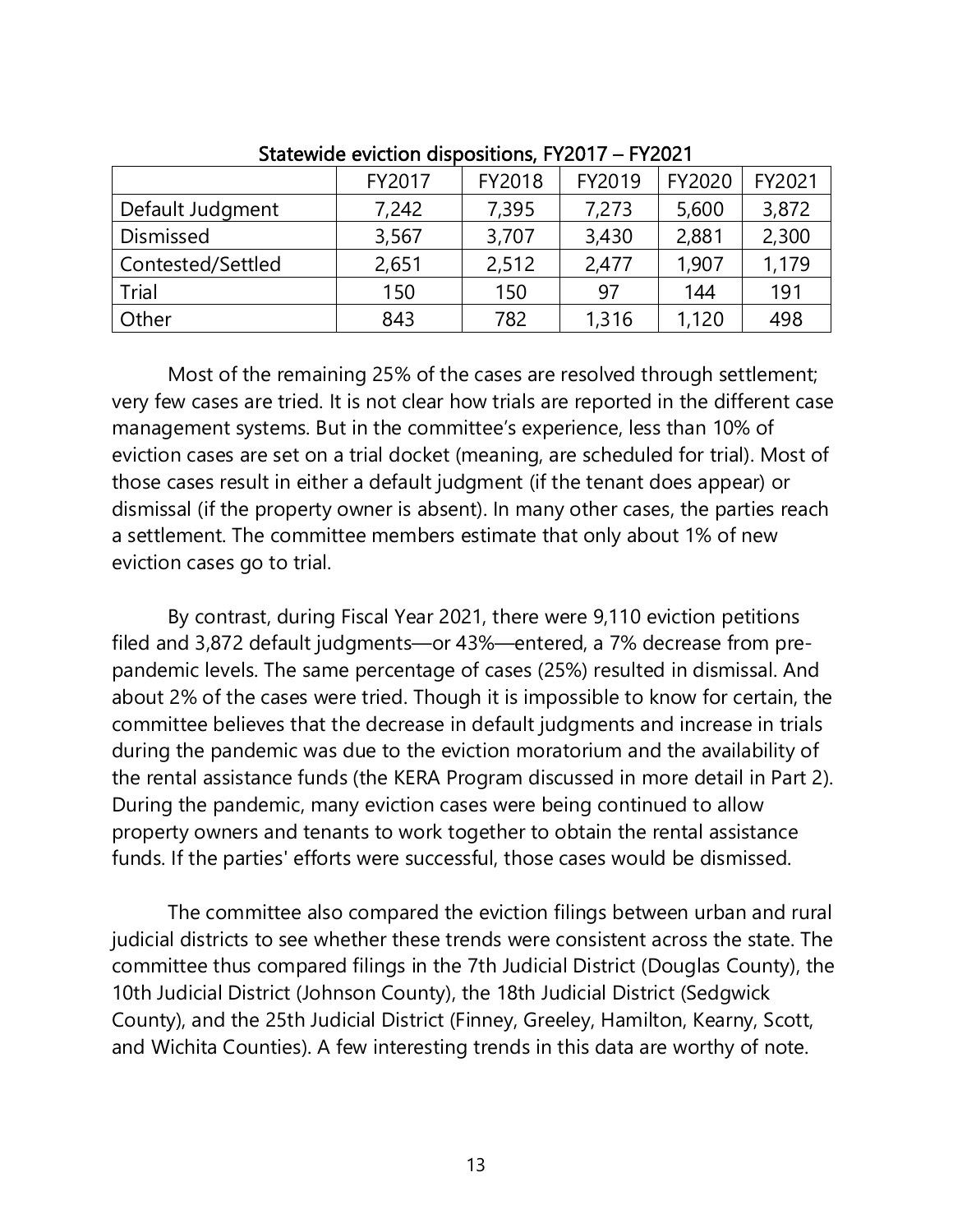|                                 | Pre-Pandemic Average (Fiscal Years 2017-<br>2019) |             |                    |                    |
|---------------------------------|---------------------------------------------------|-------------|--------------------|--------------------|
|                                 | <b>District 7</b>                                 | District 10 | <b>District 18</b> | <b>District 25</b> |
| <b>Eviction Petitions Filed</b> | 636                                               | 2320        | 5016               | 80                 |
| % Kansas Evictions              | 4%                                                | 16%         | 34%                | .5%                |
| Default Judgment                | 287                                               | 1029        | 2688               | 42                 |
| <b>Dismissed</b>                | 218                                               | 393         | 1311               | 10                 |
| Contested/Settled               | 122                                               | 671         | 995                | 25                 |
| <b>Trial</b>                    | O                                                 | 211         | 14                 |                    |
| Other                           | 5                                                 | 15          | 5                  |                    |

Pre-pandemic eviction cases and dispositions

# Pandemic eviction cases and dispositions

|                                 | <b>Fiscal Year 2021</b> |             |                    |                    |
|---------------------------------|-------------------------|-------------|--------------------|--------------------|
|                                 | District 7              | District 10 | <b>District 18</b> | <b>District 25</b> |
| <b>Eviction Petitions Filed</b> |                         |             |                    |                    |
| Default Judgment                | 162                     | 346         | 1786               | 38                 |
| <b>Dismissed</b>                | 111                     | 101         | 1212               | 14                 |
| Contested/Settled               | 88                      | 281         | 500                | 29                 |
| <b>Trial</b>                    |                         | 185         | 117                |                    |
| <sup>1</sup> ther               |                         |             |                    |                    |

# New eviction petitions filed each week after end of CDC moratorium

| <b>Week starting</b> | District 7 | <b>District 10</b> | <b>District 18</b> | <b>District 25</b> |
|----------------------|------------|--------------------|--------------------|--------------------|
| October 4, 2021      | 14         | 27                 | 108                |                    |
| October 11, 2021     | 25         | 53                 | 168                |                    |
| October 18, 2021     |            | 50                 | 131                |                    |
| October 25, 2021     |            | 46                 | 108                |                    |
| November 1, 2021     |            | 30                 | 117                |                    |
| November 8, 2021     |            | 26                 | 97                 |                    |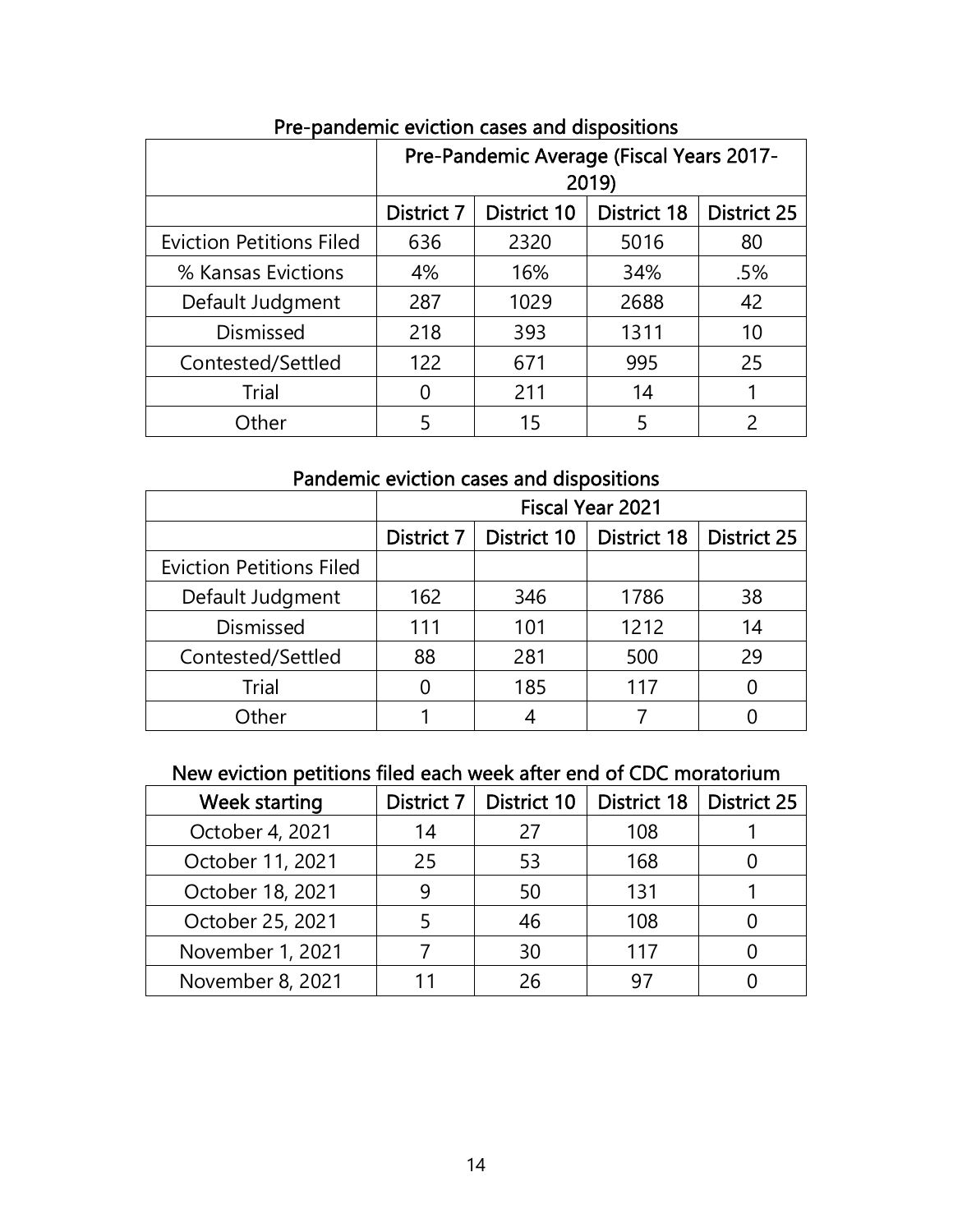#### 10th Judicial District (Johnson County)

The 10th Judicial District has a population of 609,863. Before the pandemic, Johnson County had an average of 2,320 eviction petitions filed each year—16% of all Kansas eviction cases. During Fiscal Year 2021, there were 937 new eviction cases—1,383 fewer cases, a 60% decline. This 60% decline in eviction filings far exceeded the 37% State average decline during the pandemic.

After the CDC moratorium expired, Johnson County eviction filings generally returned to pre-pandemic levels.

 Before the pandemic, roughly 44% of Johnson County eviction petitions resulted in a default judgment, a little less than the statewide average of 50%. About 17% of cases were dismissed, under the statewide average of 25%. Thus, 61% of Johnson County cases—compared with 75% of cases statewide—resulted in default judgments or dismissals.

#### 18th Judicial District (Sedgwick County)

The 18th Judicial District has a population of 523,824. Before the pandemic, Sedgwick County averaged 5,016 eviction filings annually, or 34% of the total eviction cases filed in Kansas—more than twice as many as were filed in Johnson County. During Fiscal Year 2021, there was a 27% decline in new eviction petitions. This 27% decline was less than the 37% State average and far less the 60% decline in Johnson County.

Unlike other areas of the state, eviction filings in Sedgwick County significantly increased after the CDC's moratorium expired on October 3, 2021. Before the pandemic, there were 96 new eviction cases filed every week in Sedgwick County. During the pandemic, that number dropped to 70. But after the moratorium expired, Sedgwick County averaged 121 cases each week—about a 25% increase over pre-pandemic eviction filings.

 In Sedgwick County, about 54% of eviction petitions result in a default judgment, slightly higher than the State average of 50%. About 26% of eviction petitions are dismissed. So about 80% of evictions compared to the statewide average of 75%—are resolved through some procedural default. And far fewer cases—less than 0.2% evictions filed—go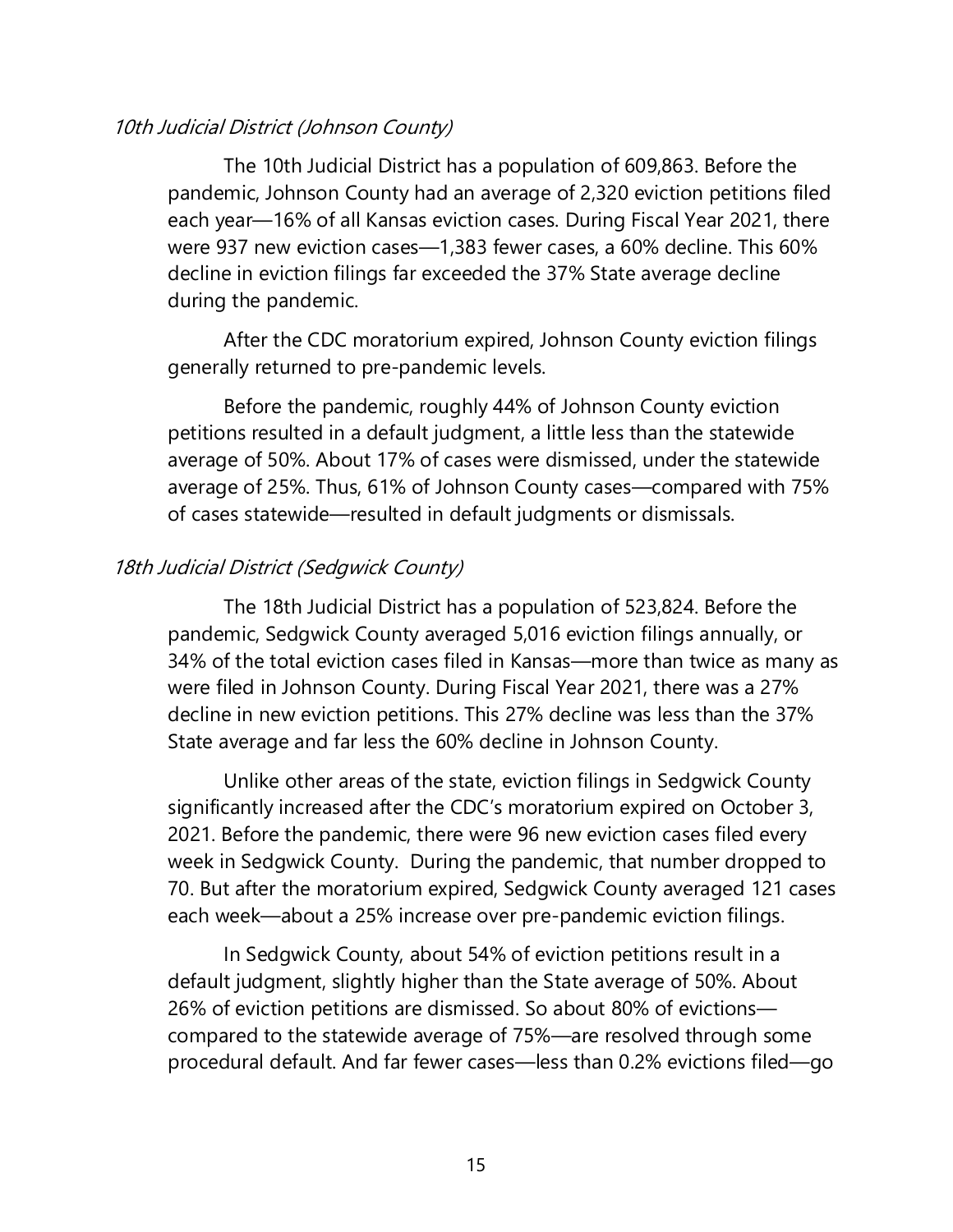to trial. (During the pandemic, the number of trials increased dramatically, with 3% of Sedgwick County evictions being resolved through a trial.)

#### 7th Judicial District (Douglas County)

The 7th Judicial District has a population of 118,785. Douglas County hears about 4% of Kansas eviction cases. During the pandemic, 35% fewer evictions were filed than in previous years—fairly consistent with the statewide decrease of 37%. After the CDC moratorium expired, Douglas County filings returned pre-pandemic levels.

In Douglas County, 45% of eviction petitions result in default judgments, slightly less than the statewide average of 50%. About 34% of eviction petitions are dismissed, significantly higher than the 25% average across the state. This means that 79% of petitions result in a default judgment or a dismissal—close to the 75% statewide average. Very few cases are reported as going to trial.

### 25th Judicial District (Finney, Greeley, Hamilton, Kearny, Scott, and Wichita Counties)

The 25th Judicial District has a total population of 53,558. This district hears about .5% of Kansas eviction cases. Interestingly, the 25th Judicial District saw no change in the annual number of eviction petitions filed before, during, or after the pandemic.

About 52.5% of eviction petitions in the 25th Judicial District result in a default judgment, while about 12.5% are dismissed—meaning about 65% are resolved on procedural defaults rather than on the merits. Almost no cases are tried.

With this background, the report now turns to the challenges and immediate opportunities for the committee identified within the eviction process.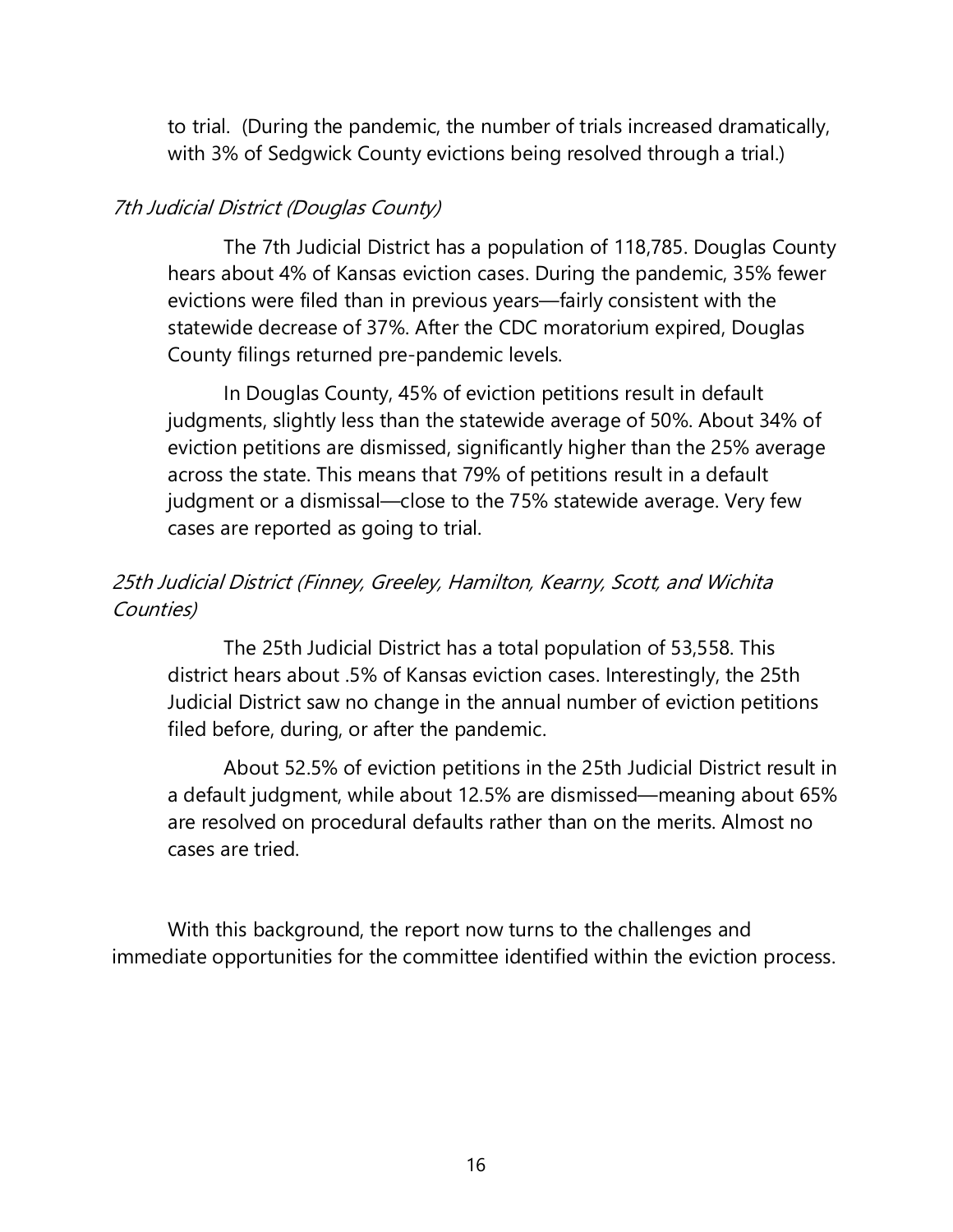# Part 2: Challenges and Opportunities for Resolving Evictions out of Court

 As the previous discussion indicated, about 75% of eviction petitions are resolved based on some procedural default by the tenant or property owner. Most notably, in about 50% of cases, the tenant does not appear at the answer docket or otherwise file an answer.

l

 Practically speaking, several considerations might inform a tenant's decision not to contest the eviction. A tenant may decide that he or she is ready to leave the premises (for financial reasons or some other reason). A tenant may know he or she is unable to pay rent (though the tenant may or may not qualify for rental assistance). Or a tenant may feel overwhelmed by the situation or may not understand that he or she can contest the eviction.

In some cases, such as in the first example listed, a tenant's default is the result of a conscious decision. In others, it may be due to confusion or a lack of understanding. The same is true for the 25% of cases that result in dismissal; some of those cases are dismissed because the property owners consciously decide to no longer pursue the eviction, but others are rooted in ignorance of or misunderstanding about the eviction notices and procedures.

Regardless of the reason for the procedural default, Kansas eviction dockets are currently able to shoulder the high caseloads and short statutory timeframes because about 75% of the cases filed are never litigated beyond the petition. The committee questions the wisdom and equity of this judicial model, which relies, at least in part, on litigants' ignorance to stay afloat. Should litigants instead have access to accurate information about the eviction process so property owners and tenants can make informed decisions during an eviction? And should the Judicial Branch develop alternative channels for resolving evictions to allow courts to continue to function while parties are able to make better informed decisions?

The answer to these questions, in the committee's view, is yes. This section focuses on three opportunities to effect these goals during the next 18 months.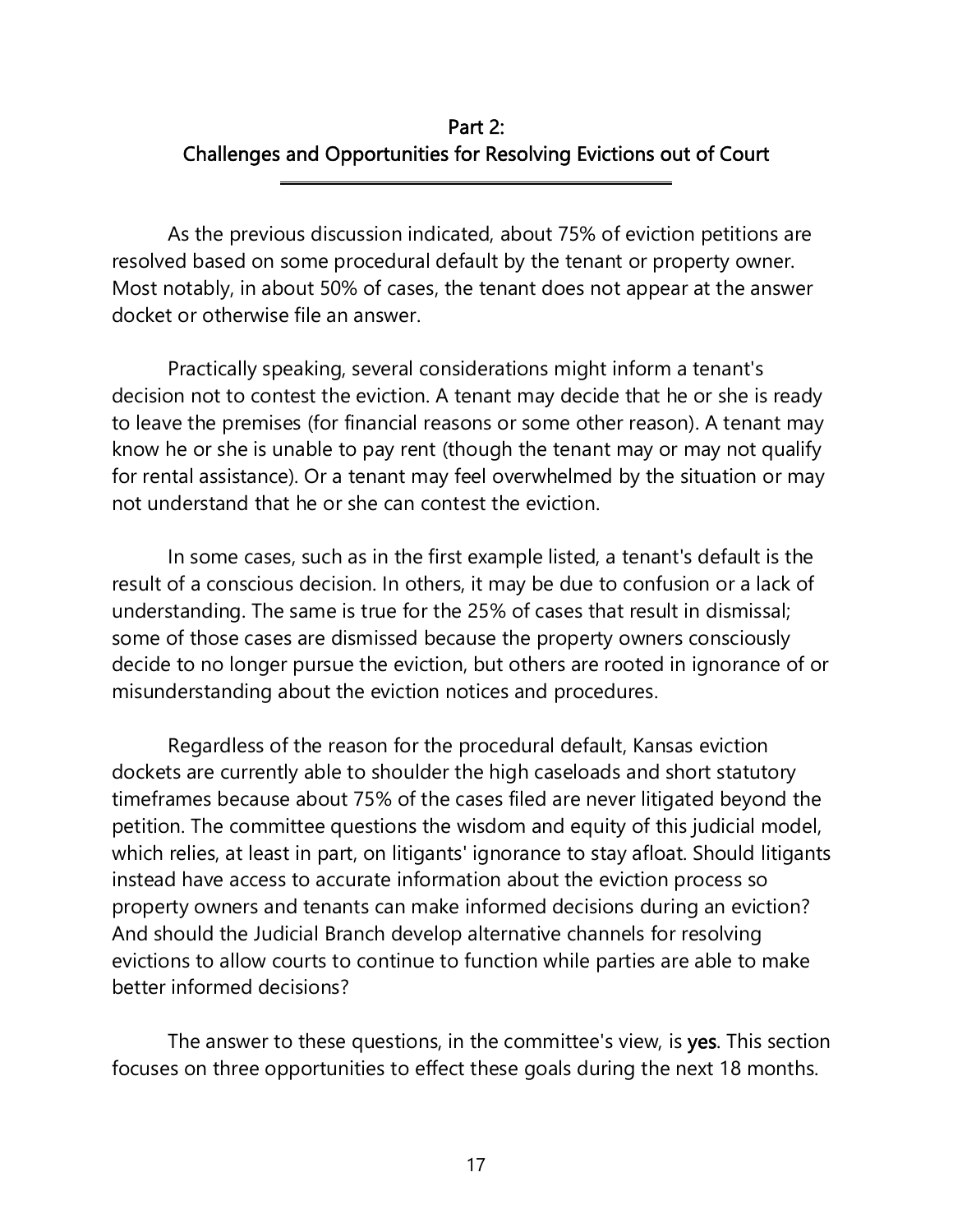#### Opportunity 1—Kansas Emergency Rental Assistance Funds

Two federal laws enacted in 2021—the Coronavirus Response and Relief Supplemental Appropriations Act of 2021 and the American Rescue Plan Act of 2021—provided significant federal funding to help tenants who were behind on rent due to the pandemic remain in their homes. These funds must be used to cover costs incurred between March 3, 2021, and December 31, 2024. The funds must be disbursed by December 31, 2026.

Governor Kelly designated the Kansas Housing Resource Center as the administrator of these emergency funds—called the Kansas Emergency Rental Assistance (KERA) program—in our state. To date, more than \$150 million has been disbursed under the KERA program. Tenants and property owners must jointly apply for KERA funding. To receive KERA funds, property owners must agree they will not pursue evict the tenant for nonpayment of rent. Up to 18 months of rental assistance may be available.

 The Kansas Judicial Branch website includes general information about KERA funds, including a link to a YouTube video and links to information sheets published by the KHRC (one for property owners and one for tenants). But in the committee's experience, there remains widespread misunderstanding about how KERA works and confusion about what assistance may be available. For example, committee members observed anecdotally that tenants often believe that KERA funds are no longer available once an eviction petition is filed, but this is not true. Or property owners and their counsel have expressed the belief that the KERA application process is unwieldy and will not result in timely relief; in reality, however, KERA applications are expedited in several circumstances, including when an eviction petition is pending.

 Judges across the state have taken varying approaches to KERA funds. Some judges will take the opportunity when an eviction case goes to trial to ask the parties whether they have considered applying for KERA funds. The attorney committee members found this approach to be helpful but agreed that the information should come earlier in the process—especially since so few eviction cases are tried. The committee members unanimously agreed that the sooner this information can be provided in the process, the more effective it will be.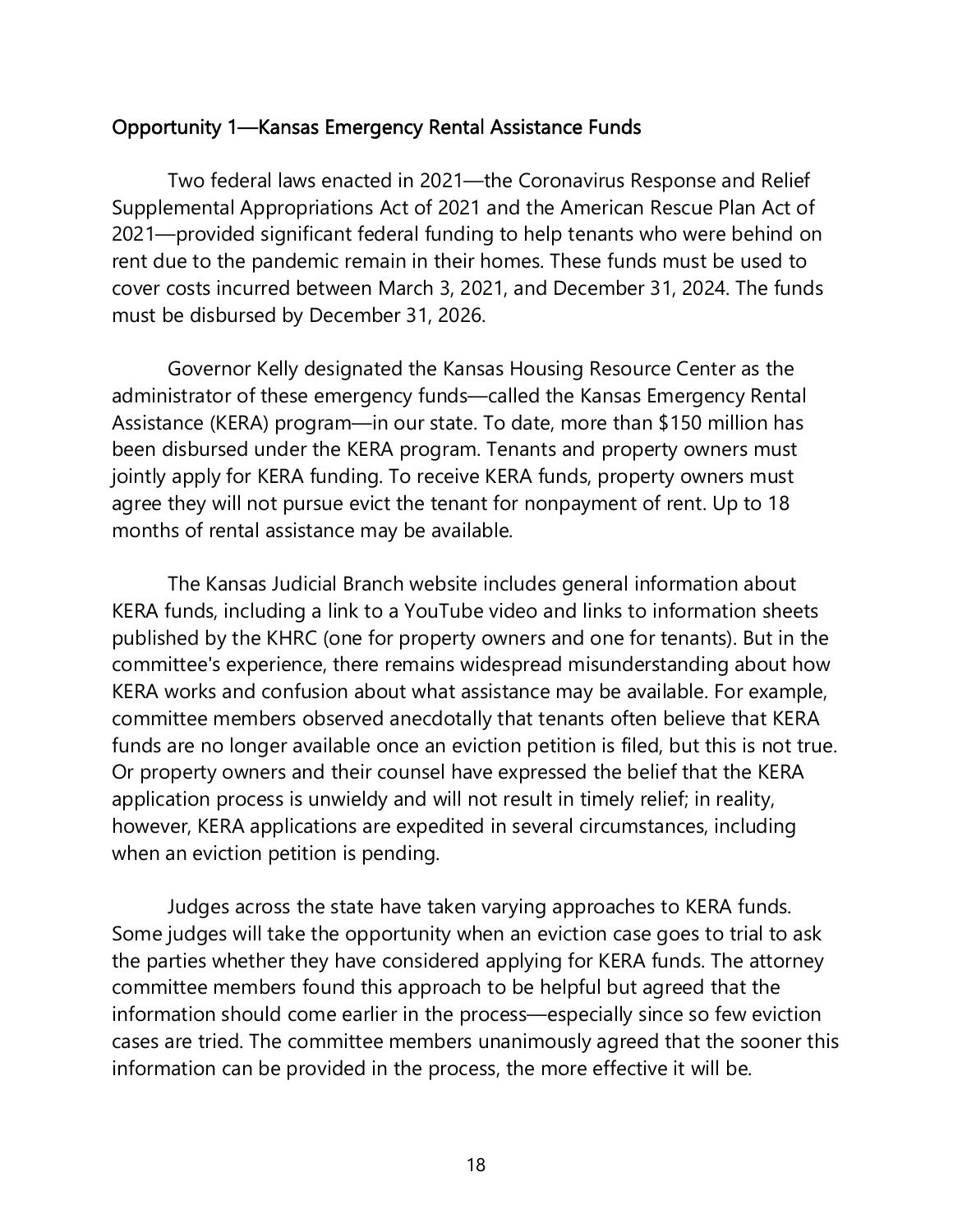One judge member of the committee questioned whether it was appropriate for a judge to provide KERA information or whether it crossed into the realm of legal advice. In general, the other members of the committee believed merely providing information about resources where tenants and property owners alike might learn about the KERA funds and process—similar to what already exists on the Judicial Branch website—was appropriate. This information could have a significant impact on eviction filings while those funds are available.

### Opportunity 2—Kansas Eviction Forms and Other Educational Resources

 Evictions proceedings almost always involve at least one self-represented litigant. Tenants who cannot afford rent also cannot afford an attorney, and they still may not qualify for assistance from Kansas Legal Services and other organizations. During the pandemic, it is has become increasingly common for both the tenant and the property owner to appear without counsel. Given the relative complexity of the eviction procedure, it is no wonder that so few proceedings are resolved on their merits.

 Faced with this challenge—on top of the societal disruption caused by evictions generally and the sheer number of eviction petitions filed—Kansas courts would benefit significantly from educational resources explaining the Kansas eviction process. The Kansas Judicial Branch is in a unique position to provide those resources.

 The committee envisioned two types of resources the Judicial Branch could develop: (1) resources educating property owners, tenants, and the public about the eviction process and (2) accessible forms for each stage in the eviction proceedings to assist parties and the courts navigate the proceedings in accordance with Kansas law.

 As to the first category of information, the Kansas Judicial Branch website maintains a page (https://www.kscourts.org/Public/Eviction-resources) entitled "Eviction Resources." Currently, that website includes a link to a YouTube video about KERA funds, two brochures about KERA, an eviction pamphlet published by the Kansas Bar Association, and various lawyer-referral resources. The page also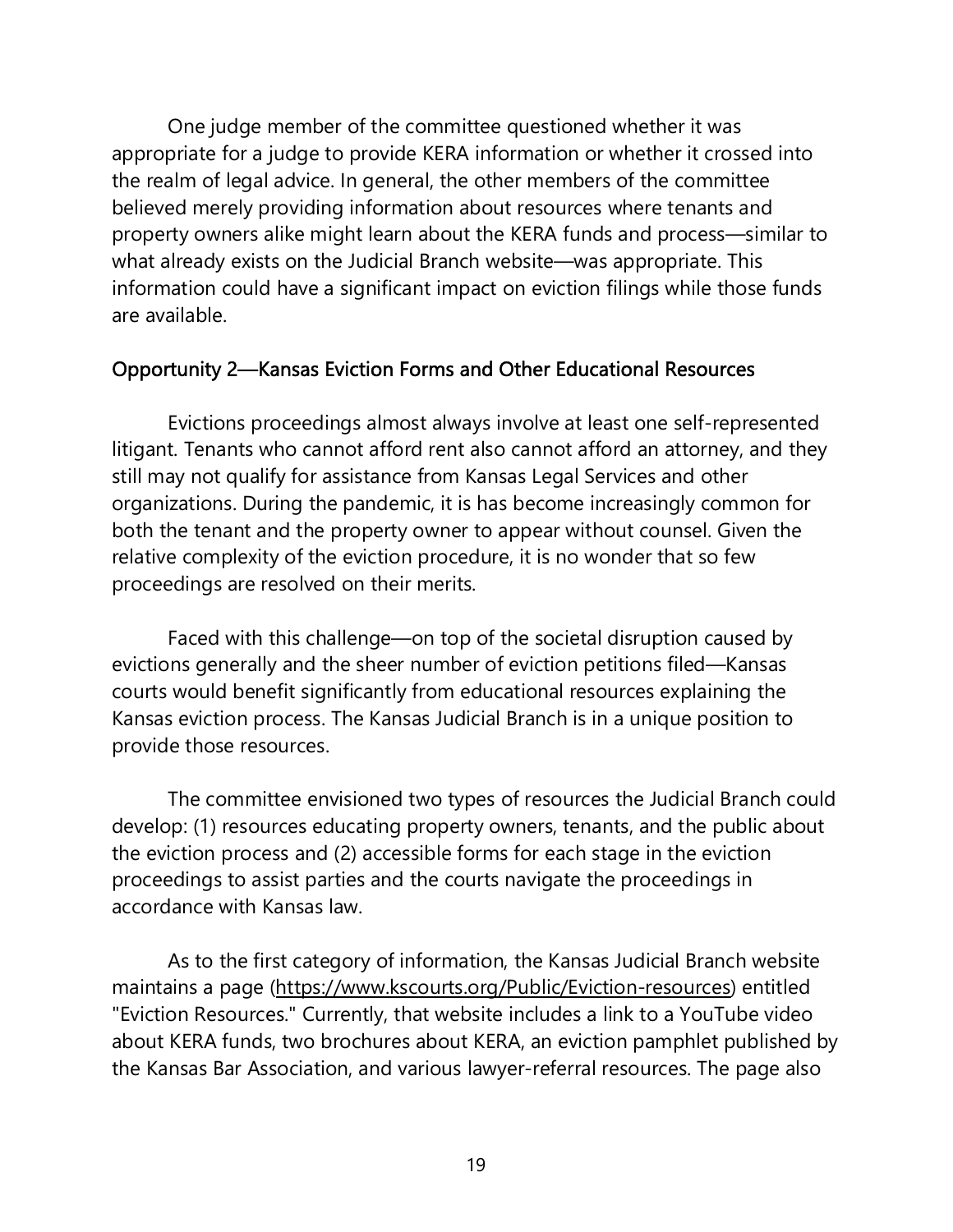includes a link to the current eviction forms published by the Kansas Judicial Council. It does not include any information describing the eviction process.

 In the committee's view, there is great potential here for growth—for education and outreach. Courts across the country have taken varied approaches to developing educational materials for evictions. After reviewing other jurisdictions' resources, the committee agreed that the Baltimore City District Court's informational video was particularly effective. This video, which can be viewed at https://www.publicjustice.org/en/legal\_help/housing/, provides information for tenants and property owners relating to tenancies, rental agreements, and the eviction process. A similar resource could be incredibly effective in Kansas courts.

 The committee also suggests encouraging bar associations and other interested groups to develop educational programs for high-school students to explain the landlord-tenant relationship and the rental process before the students sign their first lease.

 Turning to forms, the Kansas Judicial Council currently maintains the following forms relating to eviction proceedings:

- Notice to Leave (different forms for In-Person and by Mail)
- Petition for Eviction
- Summons
- Answer to Petition for Eviction
- Journal Entry
- Writ of Restitution for Immediate Possession

The Judicial Council, in coordination with the Kansas Supreme Court's Access to Justice Committee, has conducted a plain-language revision of the petition and answer within the last two years. And the Access to Justice Committee is in the process of drafting two information sheets—one for property owners and one for tenants—to explain the information requested in the petition and answer.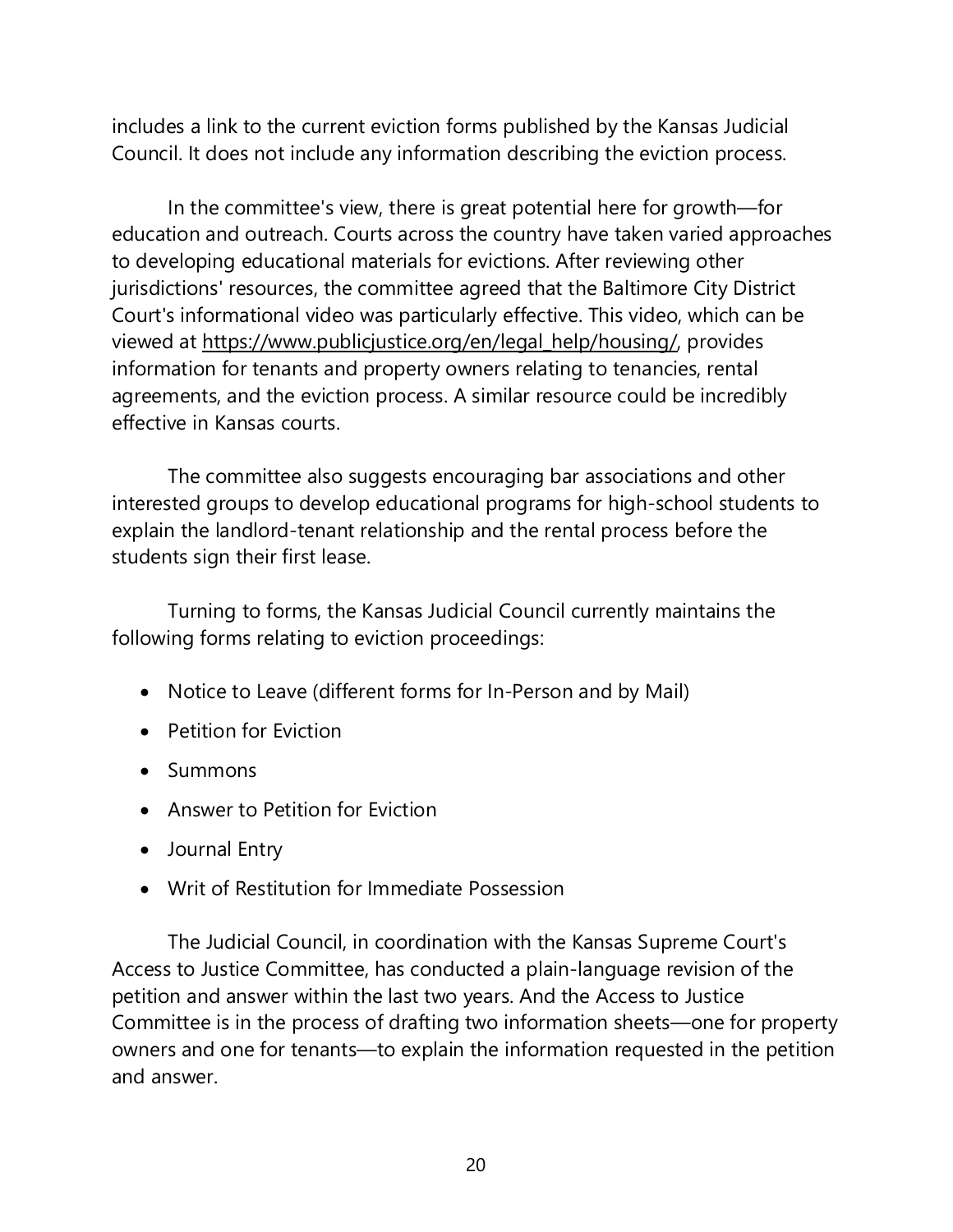These steps are important. But the committee overwhelmingly agrees that a more substantive revision of all these documents, handled by people more familiar with the eviction process, would be helpful. The same group of people could also make recommendations regarding several other forms that would be helpful throughout the proceedings.

#### Opportunity 3—Alternative Dispute Resolution

 From the outset of the committee's discussion, committee members expressed an interest in exploring whether any of the Pre-Eviction Diversion Initiatives—which seek to resolve evictions before a petition is file—that had been adopted in other parts of the country would be compatible with Kansas eviction practice. The committee recognized that alternative dispute resolution could be particularly effective in eviction proceedings, especially given the availability of KERA funds over the course of the next two years. As one committee member who manages rental properties observed, it is in everyone's best interest if a tenant continues to live in the property and a property owner continues to be paid under the lease.

 At the same time, however, the Kansas statutes governing evictions provide several limitations on extrajudicial resolution of these cases. One of these limitations is rooted in the expedited nature of the eviction proceeding. Kansas law requires that trials for the possession of property in eviction cases be held within 14 days of the answer date. See K.S.A. 61-3807(a). The committee members agreed that this timing provision could be waived by the property owner, but likely not by the court. This means that any alternative dispute resolution program must be voluntary.

 Another limitation is more practical. Kansas courts' first contact with an eviction occurs when the eviction petition is filed, which starts the expedited process. Pre-filing initiatives are thus unworkable.

 Moreover, though many alternative dispute resolution programs in eviction cases across the country are phrased as "diversion" initiatives, the committee members questioned whether the Kansas eviction process lent itself to a true "diversion." Others suggested that a "diversion" program might lead to procedural complications, such as what would occur if tenant later violated an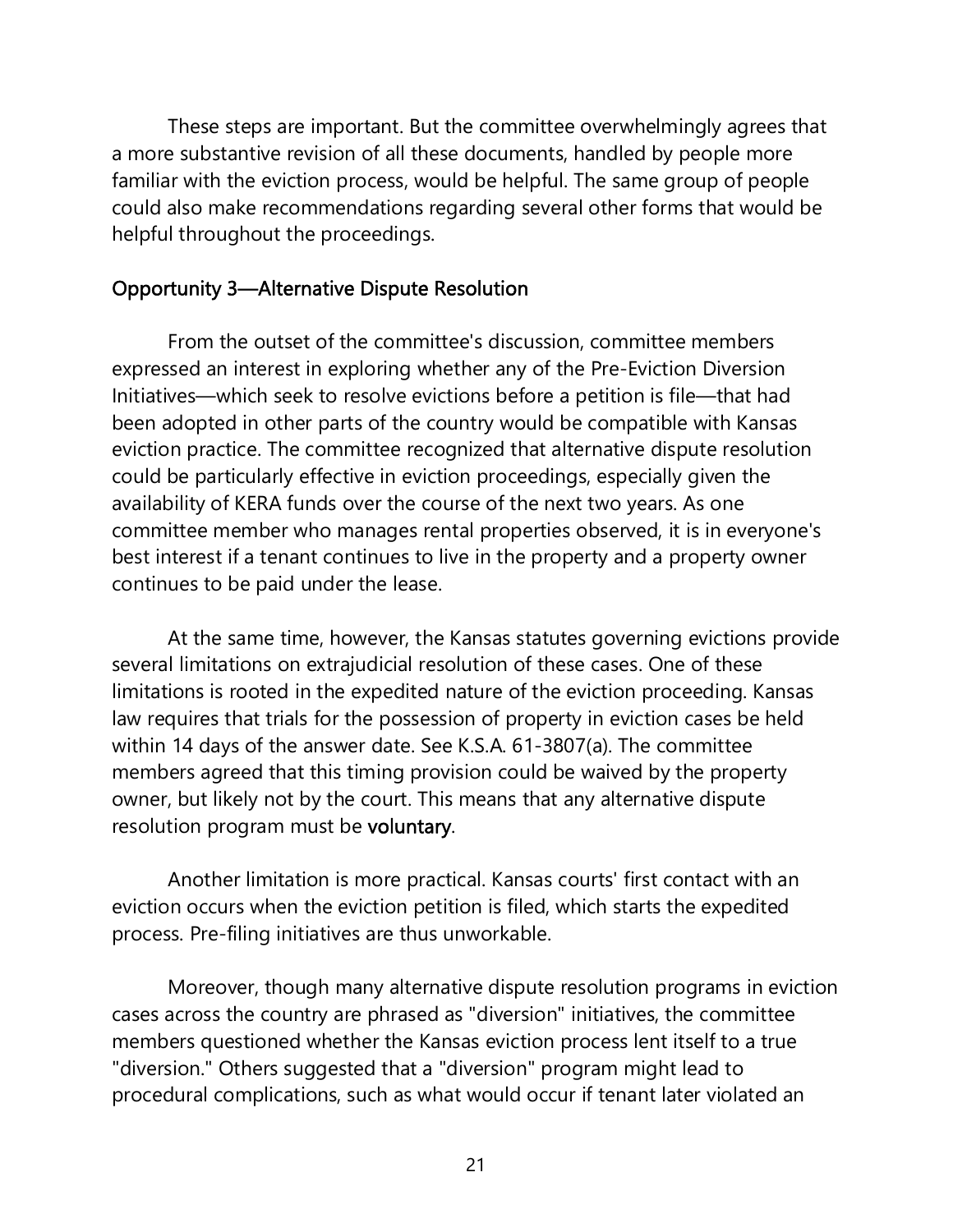eviction diversion agreement. And several committee members who routinely represent property owners indicated that they believed a voluntary program that focused on dispute resolution, rather than "diversion," would have more buy-in from those litigants.

 The committee members thus focused on voluntary templates for alternative eviction resolution through court-facilitated mediation, rather than true diversion. After reviewing and discussing several courts' approaches, the committee found that the program adopted by the Monroe County, Indiana, court was promising and could be compatible with Kansas eviction law.

The Monroe County program is a district-centered approach. A local judicial district employs an evictions facilitator who performs several functions. The facilitator is present at the answer docket to answer any questions property owners and tenants may have about the eviction process and provide information regarding the KERA application. The facilitator also is available to act as a mediator, should the litigants agree to attempt to resolve the case outside of court.

Inspired by this approach, the committee worked with the Office of Judicial Administration to assist in applying for a grant through the National Center for State Courts to establish a similar program in Sedgwick County. The committee felt that Sedgwick County—which handles one-third of all Kansas evictions would provide the greatest opportunity for impact. The program and resources developed for Sedgwick County, which serves more diverse populations than other urban areas, could also serve as a toolkit across the state.

 We now turn to the committee's recommendations for addressing each of these opportunities and the recommended timeline for implementation.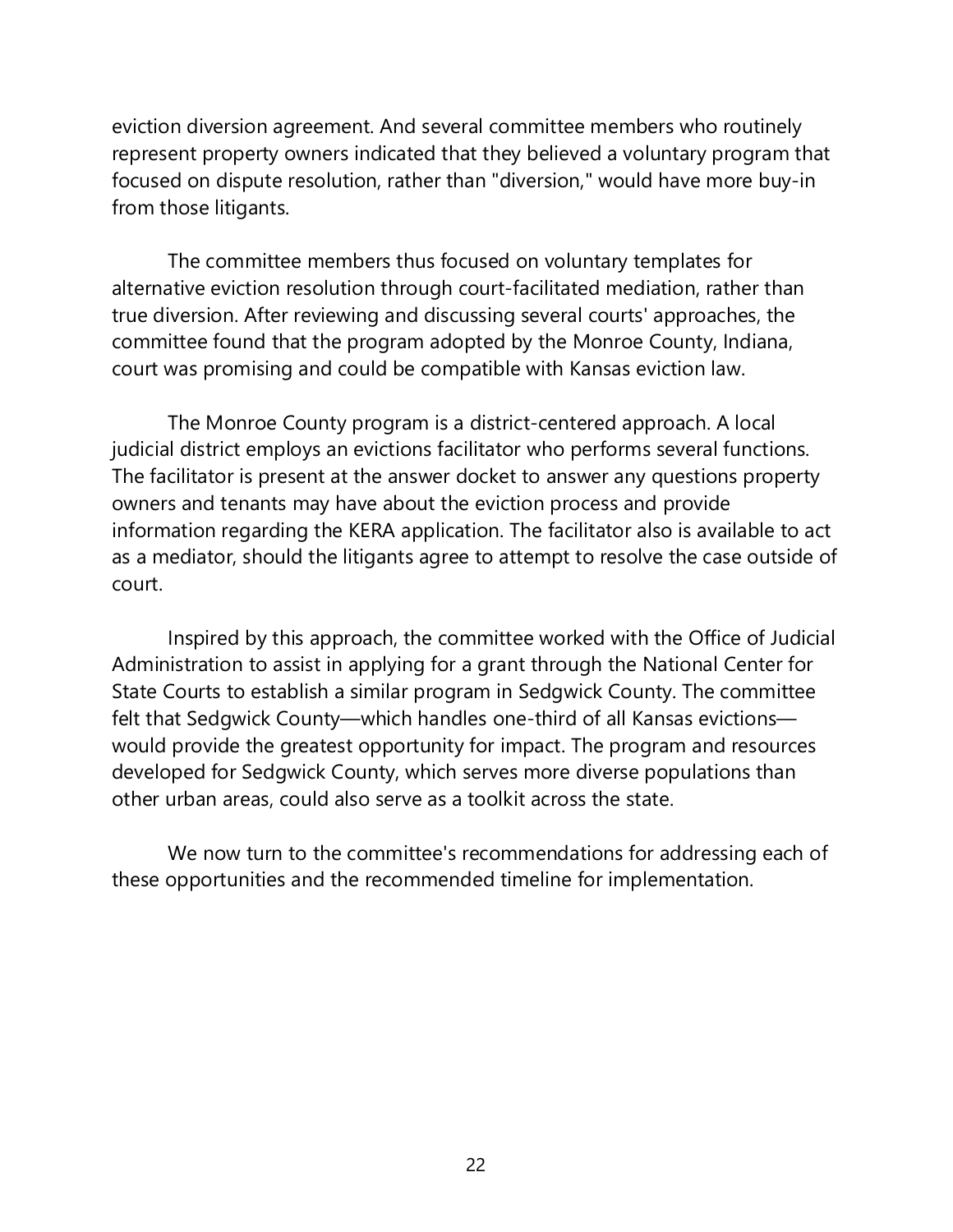# Part 3: Committee's Immediate Recommendations and Proposed Timeline for Implementation

# 1. Recommendations Requiring Immediate Action (0-6 months)

 $\overline{a}$ 

- 1.1. Continuing the Committee's Work. The Ad Hoc Committee for Best Practices in Eviction Proceedings should continue its work, with replacement members appointed as needed, to oversee the implementation of these recommendations and provide expertise and stability throughout the process—at least for the next 18 months.
- 1.2. Kansas Emergency Rental Assistance Information. Kansas courts should uniformly provide information about KERA funds early in the eviction process.
	- 1.2.1. In all residential eviction case for nonpayment of rent, judges should remind the parties about the availability of rental assistance funds at the answer docket. This information can be provided via a bench card for judges who preside over eviction proceedings and can be updated by the Office of Judicial Administration as necessary. Judges should grant continuances if both parties are interested in pursuing rental assistance.
	- 1.2.2. In districts where the answer docket is not conducted as a traditional hearing, the same statement can be made in a handout for all tenants or property owners who appear.
	- 1.2.3. The summons for residential evictions for nonpayment of rent should contain the following statement in both English and Spanish, either in the summons itself or as an attachment to the summons: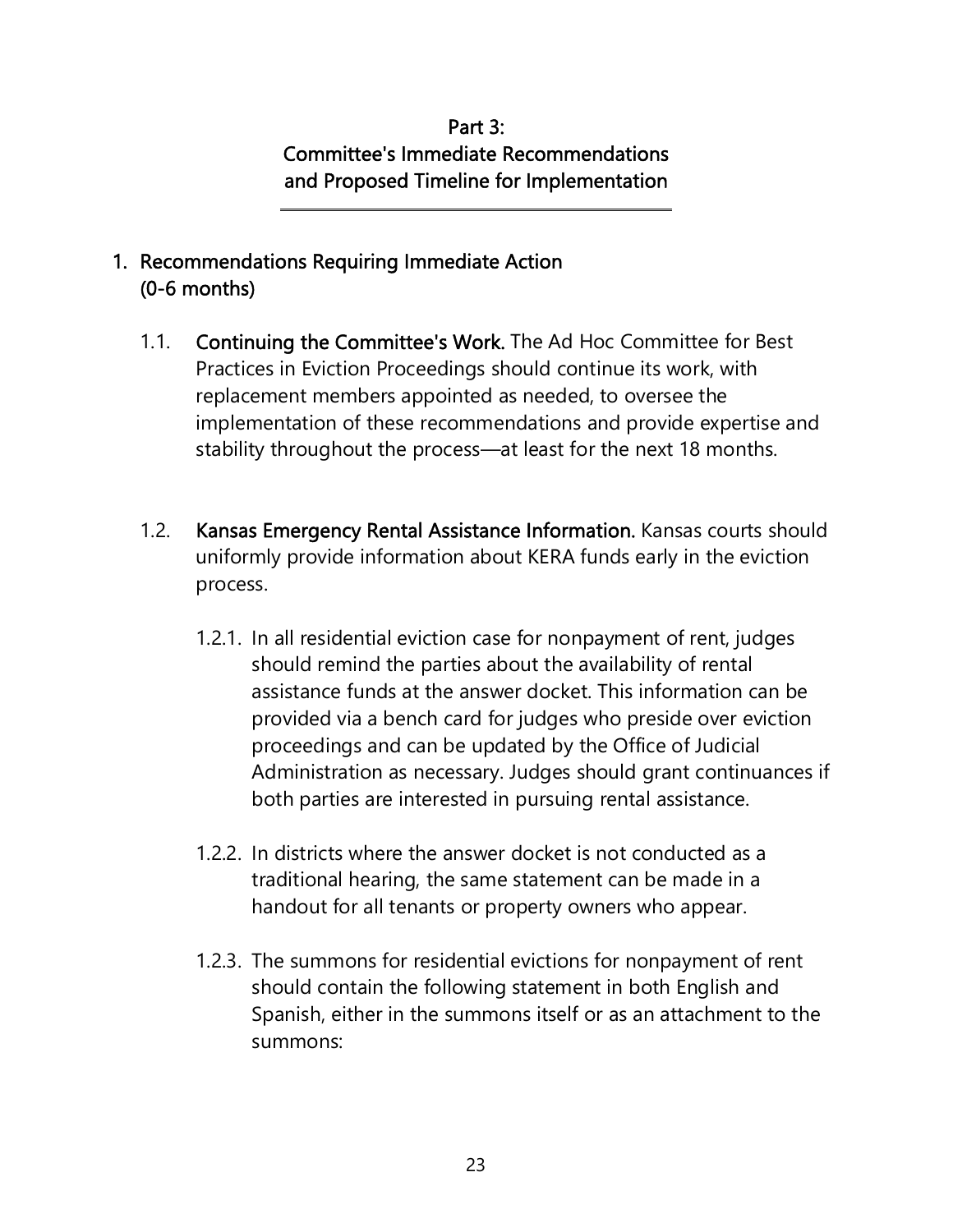"You may be able to have some of the rent you owe paid and stop your eviction. Find out more about available rental assistance programs in your area at https://kshousingcorp.org/emergency-rental-assistance/."

- 1.3. Development of Voluntary Eviction Resolution Program. The Kansas Supreme Court, through this committee and in association with the Office of Judicial Administration's Alternative Dispute Resolution director, should develop a model Voluntary Eviction Resolution Program that district courts may implement to provide an alternative to eviction.
	- 1.3.1. To maximize impact, a pilot program for dispute resolution should be developed for Sedgwick County, in accordance with the recent grant application to the Eviction Diversion Initiative by the National Center for State Courts. This committee should act as a resource as Sedgwick County works to implement a voluntary pilot program to resolve evictions outside of court.
	- 1.3.2. Based on the Sedgwick County model, the Judiciary should expand opportunities for resolving eviction cases before trial by establishing a Voluntary Eviction Resolution Program (VERP). The VERP would a court-employed facilitator who would be present at the answer docket to answer questions about the eviction process for tenants and property owners. The facilitator would also be equipped to conduct mediation to assist in resolving the eviction claims.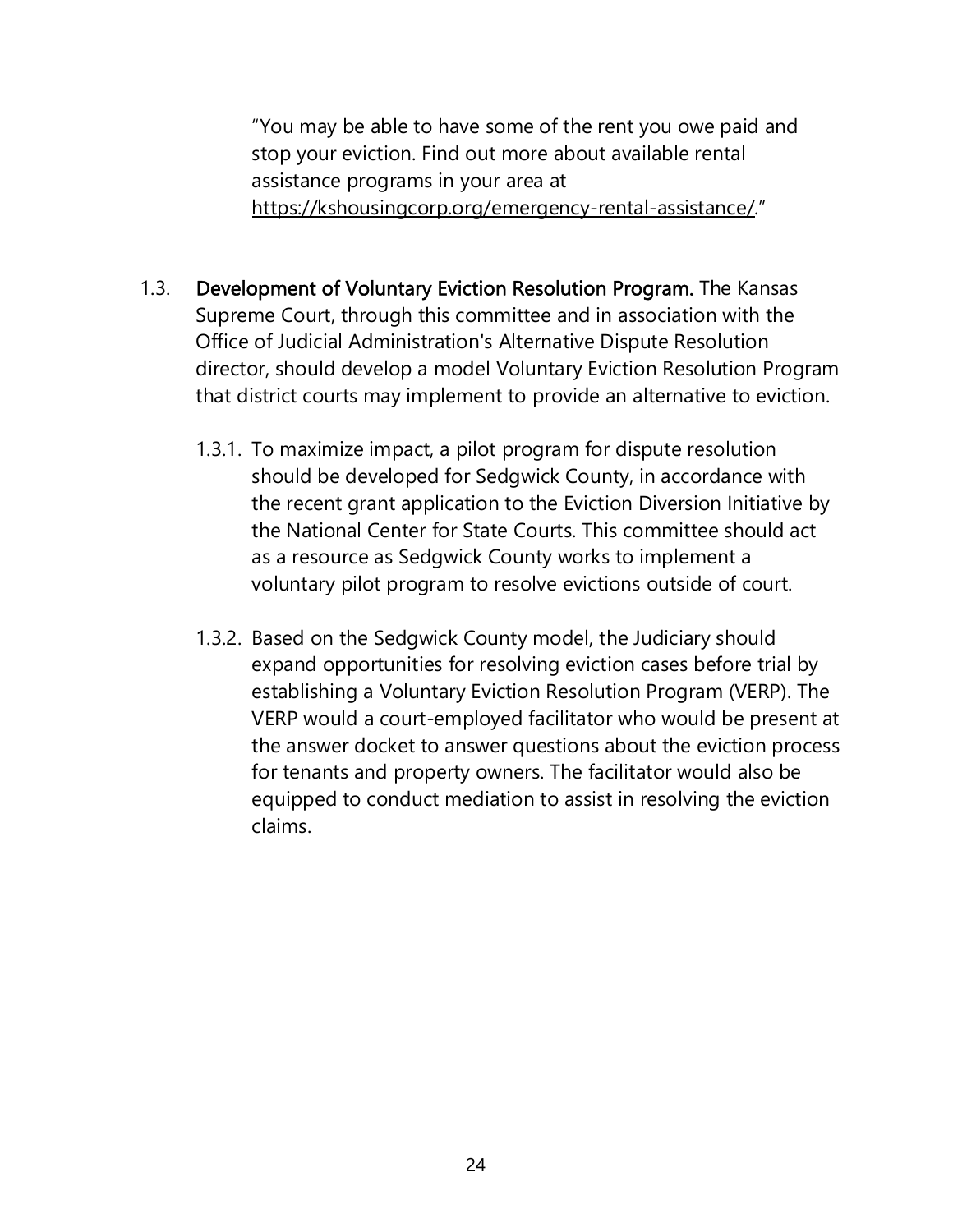# 2. Recommendations Regarding Education, Outreach, and Data Collection (0-12 months)

- 2.1. Creating Educational Reference Videos. The Office of Judicial Administration, Kansas Supreme Court Access to Justice Committee, or other appropriate entity should coordinate the creation of a series of informational videos that would help unrepresented property owners and tenants understand their rights and obligations in a tenancy and explain the steps in the eviction process. These videos could be posted on court websites. The script for the videos should be created by a committee of legal professionals, including advocates for property owners and tenants alike. The videos should cover:
	- Pre-tenancy and early-tenancy issues like initial walk-through;
	- Issues that arise during tenancy like notices to property owners and tenants for non-compliance;
	- Issues related to termination of a tenancy like providing notice to the property owner of the tenant's new address.
- 2.2. Development of Bench Book. The Office of Judicial Administration, Kansas Supreme Court Judicial Education Committee, or other appropriate entity should develop a desktop reference for judges (a bench book) to establish uniform baseline standards for eviction proceedings and to disseminate statewide best practices in eviction matters. The bench book should include the following:
	- 2.2.1. A summary of Kansas landlord-tenant law for reference.
	- 2.2.2. A decision-tree reflecting a model initial hearing for contested eviction proceedings covering the most common decisions a judge might make and their consequences.
	- 2.2.3. A model script for initial eviction hearings to apprise the parties of their rights in the proceeding and their responsibilities to one another as well as the court.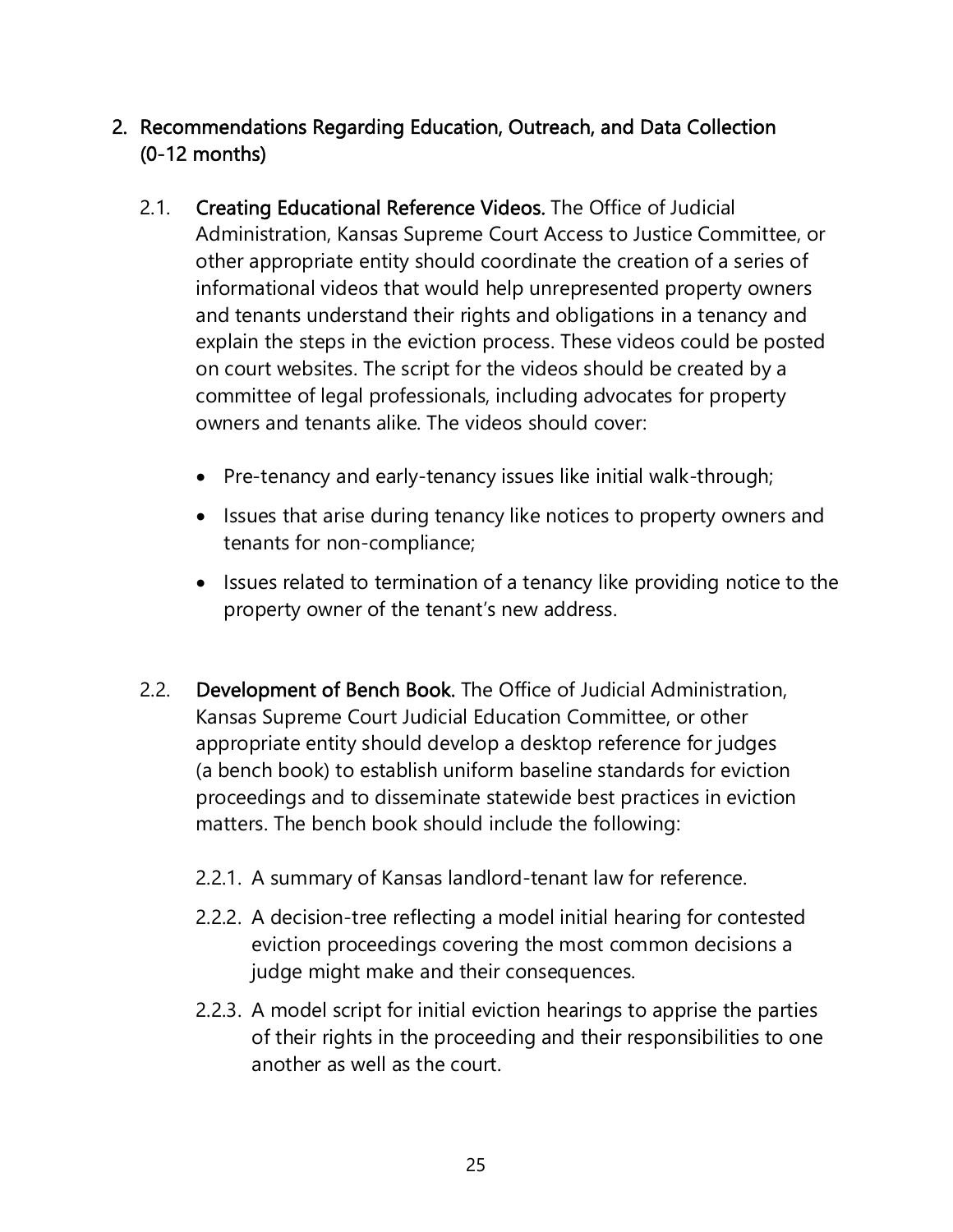- 2.2.4. A Lawful Alternative Resolutions Catalog detailing non-trial resolutions to common landlord-tenant issues.
- 2.2.5. A model process for applying for and adjudicating motions for stays from Writs of Restitution.
- 2.2.6. A supplement discussing and promoting best practices in establishing bonds in eviction matters and a model process for the posting of them with the clerk of the district court.
- 2.3. Educating Young Adults Before They Sign a Lease. The Kansas Supreme Court should encourage attorneys, bar associations, and nonprofit legal service providers to develop and present landlord-tenant seminars in high schools across Kansas.
- 2.4. Odyssey. The Office of Judicial Administration should work with the Odyssey developers to ensure the case management program captures meaningful data relating to evictions. This data might include:
	- distinguishing cases by general eviction category (residential and commercial) and reason for filing (nonpayment of rent, other violations of the lease, expired leases, and return of property).
	- case disposition, to capture information about whether a case went to judgment after a trial, was settled, or had some other outcome.
	- zip codes of the rental properties in question, as there may be different socio-economic factors in different areas of a county or judicial district, to allow for more effective use of resources and outreach efforts.
	- whether parties opted to seek alternative resolution of the dispute and whether mediation was successful.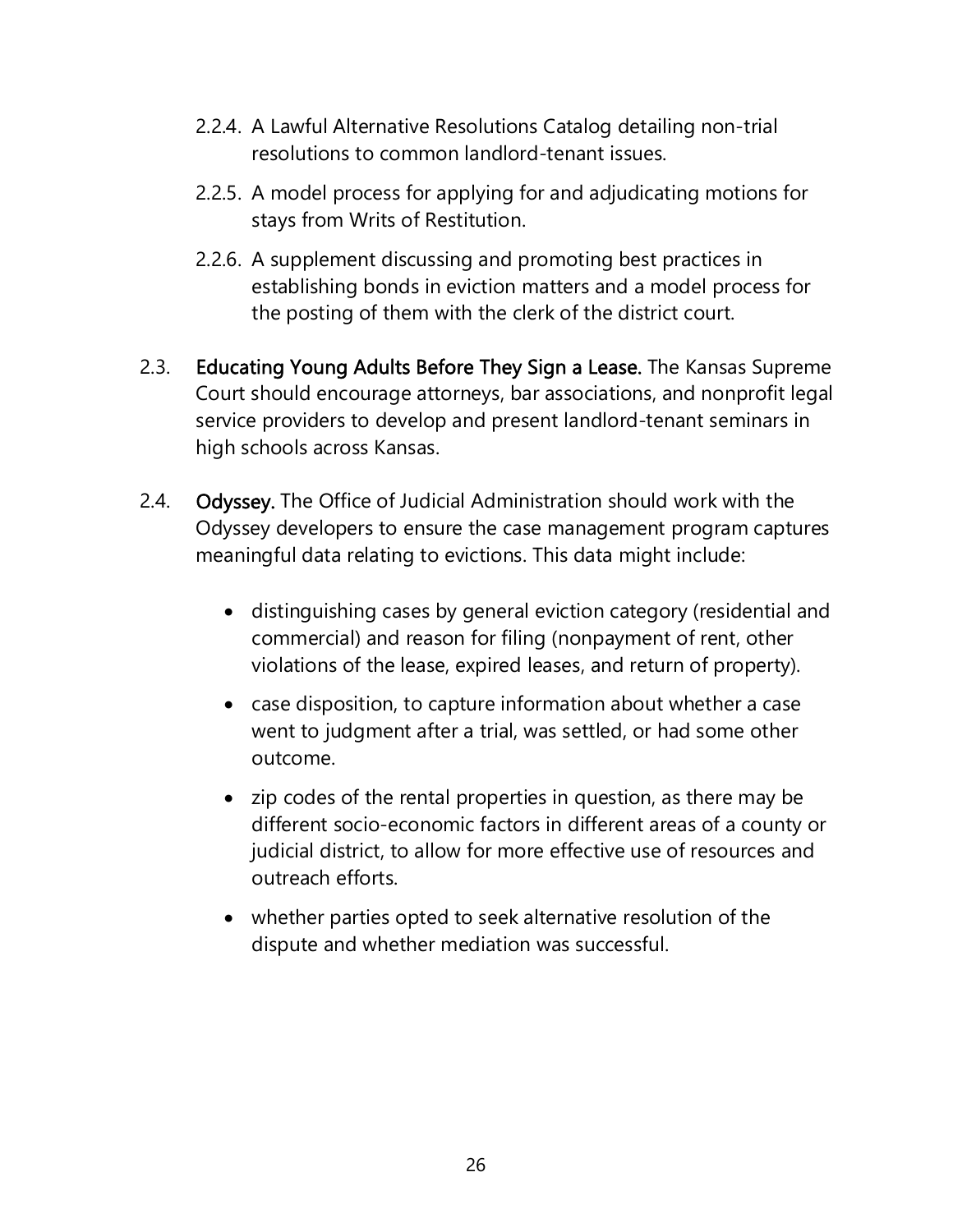### 3. Recommendations Regarding Judicial Council Forms (6-18 months)

- 3.1. The Judicial Council, in collaboration with the Kansas Supreme Court Access to Justice Committee and attorneys who regularly represent clients in eviction proceedings, should amend the following existing forms:
	- 3.1.1. 3-day notice to pay rent or quit. This notice should be amended to specifically state that property owner reserves right to evict the tenant even if the owner accepts payment for a portion of rent owed. The form should also be amended to allow a property owner to inform a tenant of his or her right to cure any deficiencies to reduce unintentional procedural defaults by property owners.
	- 3.1.2. **Summons**. The summons should be amended to incorporate clear instructions to the defendant tenant on how to update their address with the court. The summons should also include a copy of the Judicial Council's answer form (similar to current process in small claims and garnishment cases).
	- 3.1.3. Petition. The petition should be amended to state how many days the tenant was given to cure any deficiency and when notice was served.
	- 3.1.4. **Answer**. The answer should be amended to provide a reference to where tenants may find affirmative defenses or counterclaims available in an eviction proceeding.
	- 3.1.5. **Journal entry**. The journal entry form should be amended to make clear whether property owner reserves right to pursue damages after he or she obtains possession of the premises.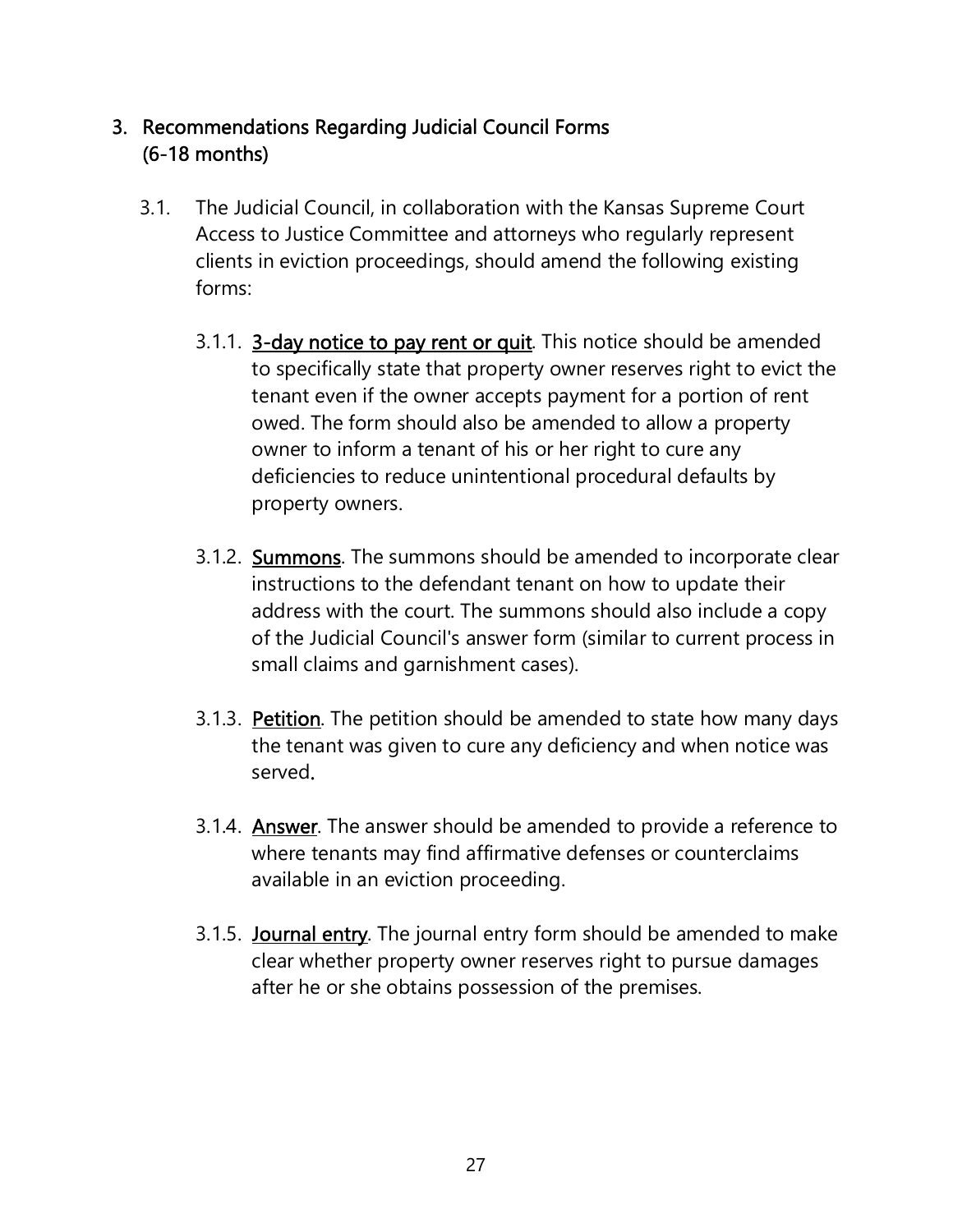- 3.2. The Judicial Council, in collaboration with the Kansas Supreme Court Access to Justice Committee and attorneys who regularly represent clients in eviction proceedings, should develop additional forms for eviction proceedings:
	- 3.2.1. 14-30 day notice of landlord noncompliance. A new form should be created so a tenant can indicate whether a property owner's breach is material noncompliance, noncompliance affecting health and safety, or both; allow a space for the tenant to describe the issue; and state the deadline for compliance.
	- 3.2.2. 14-30 day notice of tenant noncompliance. A new form should be created so a property owner can indicate whether a tenant's breach is material noncompliance, noncompliance affecting health and safety, or both; allow a space for the property owner to describe the issue; and state the deadline for compliance.
	- 3.2.3. Tenant notice of payment of rent under protest due to (1) landlord's failure to maintain and/or (2) destruction by fire &/or casualty. A new form should be created so a tenant can explain any problems with the conditions of the property, damage to the unit, description of part of unit that is no longer usable, and why reduction of rent in requested amount is reasonable.
	- 3.2.4. **Accounting form**. A new form should be created that a property owner can use to explain security deposit withholding or return after a tenant vacates a unit.